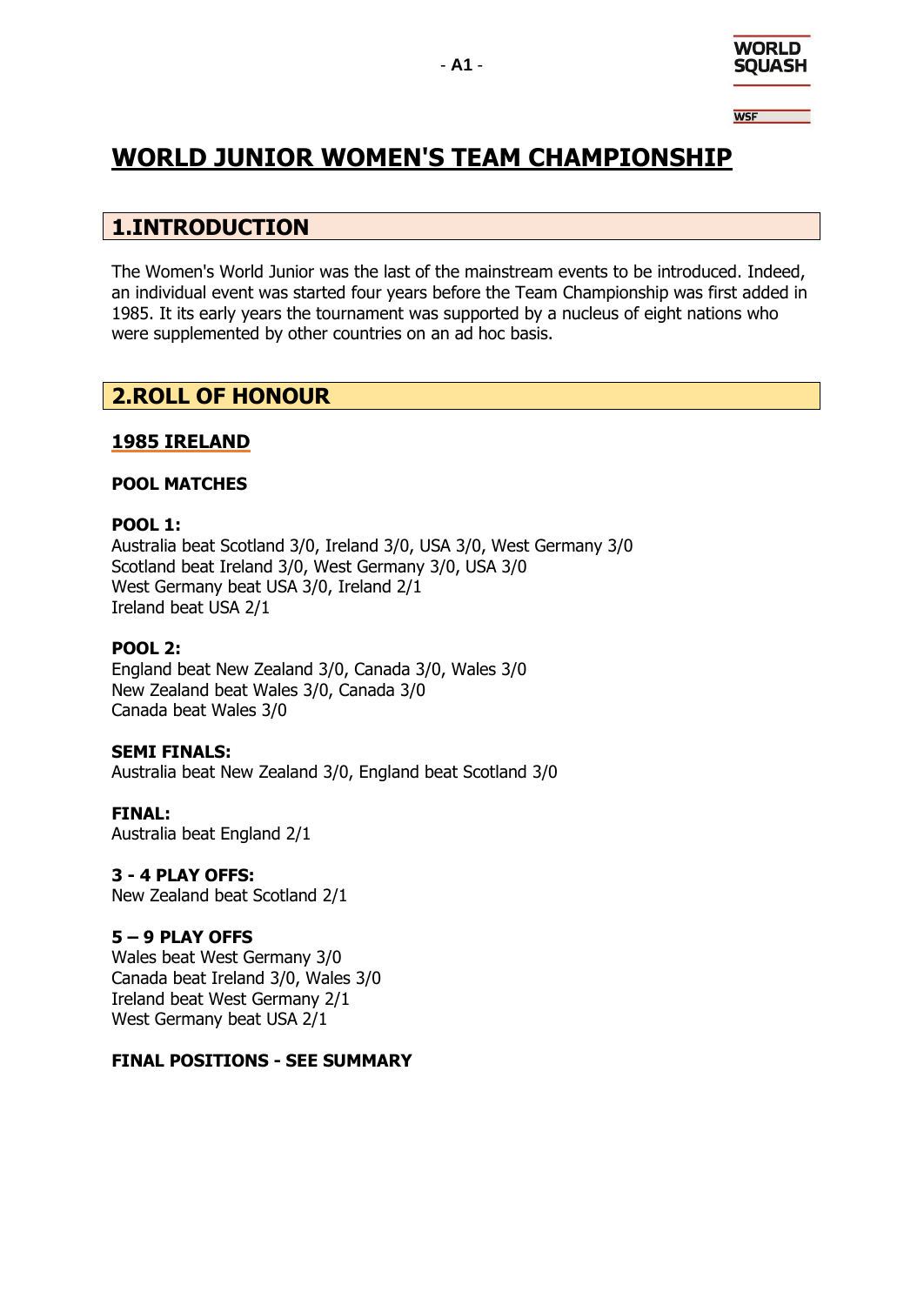### **1987 ENGLAND**

#### **POOL MATCHES**

#### **POOL A:**

Australia beat West Germany 3/0, USA 3/0 West Germany beat USA 3/0

**PLACINGS:** 1. Australia 2. West Germany 3. USA

#### **POOL B:**

England beat Ireland 3/0, Papua New Guinea 3/0 Ireland beat Papua New Guinea 3/0

**PLACINGS:** 1. England 2. Ireland 3. Papua New Guinea

### **POOL C:**

New Zealand beat Wales 3/0, Norway 3/0, Netherlands 3/0 Netherlands beat Norway 3/0, Wales 3/0 Norway beat Wales 2/1

**PLACINGS:** 1. New Zealand 2. Netherlands 3. Norway 4. Wales

#### **POOL D:**

Canada beat Scotland 2/1, Sweden 3/0, Barbados 3/0 Scotland beat Barbados 3/0, Sweden 3/0 Sweden beat Barbados 3/0

**PLACINGS:** 1. Canada 2. Scotland 3. Sweden 4. Barbados

### **INTERMEDIATE PLAYOFFS**:

**POSITIONS 1 - 8:** Australia beat Ireland, 3/0Canada beat Netherlands 3/0, New Zealand beat West Germany 3/0, England beat Scotland 3/0

#### **POSITIONS 9 - 14:**

USA beat Wales 2/1, Norway 3/0, Barbados beat Papua New Guinea 2/1, Norway 2/1 Sweden beat Wales 2/1, Barbados 3/0 Wales beat Papua New Guinea 3/0

#### **SEMI FINALS:**

Australia beat Canada 3/0, England beat New Zealand 3/0

#### **FINAL:**

England beat Australia 2/1

#### **3 – 4 PLAY OFFS:**

New Zealand beat Canada 2/1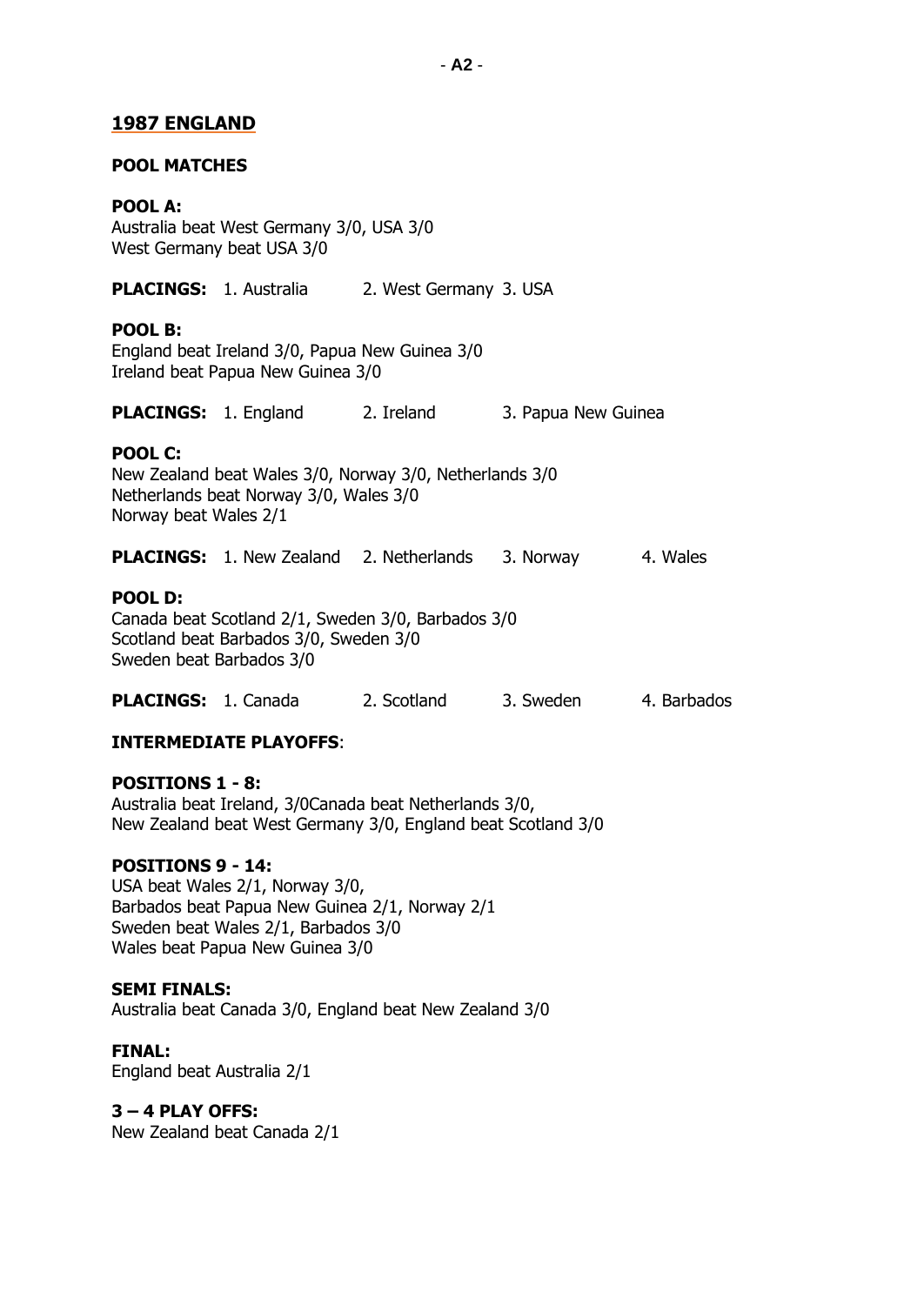#### **5 - 8 PLAY OFFS:**

Netherlands beat Ireland 3/0 Scotland beat West Germany 2/1, Netherlands 3/0 West Germany beat Ireland 3/0

#### **FINAL POSITIONS - SEE SUMMARY**

### **1989 NEW ZEALAND**

#### **POOL MATCH**

England beat Canada 3/0, Ireland 3/0, USA 3/0, New Zealand 3/0, Scotland 3/0, West Germany 3/0, Australia 3/0 Australia beat Scotland 3/0, USA 3/0, Ireland 3/0, West Germany 2/1, Canada 3/0,New Zealand 3/0 West Germany beat USA 3/0, Scotland 3/0, Canada 3/0, Ireland 3/0, New Zealand 2/1 New Zealand beat Ireland 3/0, Canada 3/0, Scotland 2/1, USA 3/0 Canada beat Ireland 3/0, USA 2/1, Scotland 2/1 Scotland beat USA 2/1, Ireland 3/0 Ireland beat USA 2/1

#### **Notes:**

As eight teams entered all played each other in one pool.

#### **FINAL POSITIONS - SEE SUMMARY**

#### **1991 NORWAY**

#### **POOL MATCHES**

#### **POOL A:**

England beat New Zealand 3/0, Canada 3/0, USA 3/0, Norway 3/0 New Zealand beat Canada 3/0, USA 3/0, Norway 3/0 Canada beat USA 2/1, Norway 3/0 USA beat Norway 2/1

**PLACINGS:** 1. England 2. New Zealand 3. Canada 4. USA 5. Norway

#### **POOL B:**

Australia beat West Germany 2/1, Scotland 2/1, Ireland 3/0, Sweden 3/0, Malaysia 3/0 West Germany beat Scotland 2/1, Ireland 3/0, Sweden 3/0, Malaysia 3/0 Scotland beat Ireland 3/0, Sweden 3/0, Malaysia 3/0 Ireland beat Sweden 3/0, Malaysia 3/0 Malaysia beat Sweden 3/0

| <b>PLACINGS: 1. Australia</b> |             | 2. West Germany 3. Scotland | 4. Ireland |
|-------------------------------|-------------|-----------------------------|------------|
|                               | 5. Malaysia | 6. Sweden                   |            |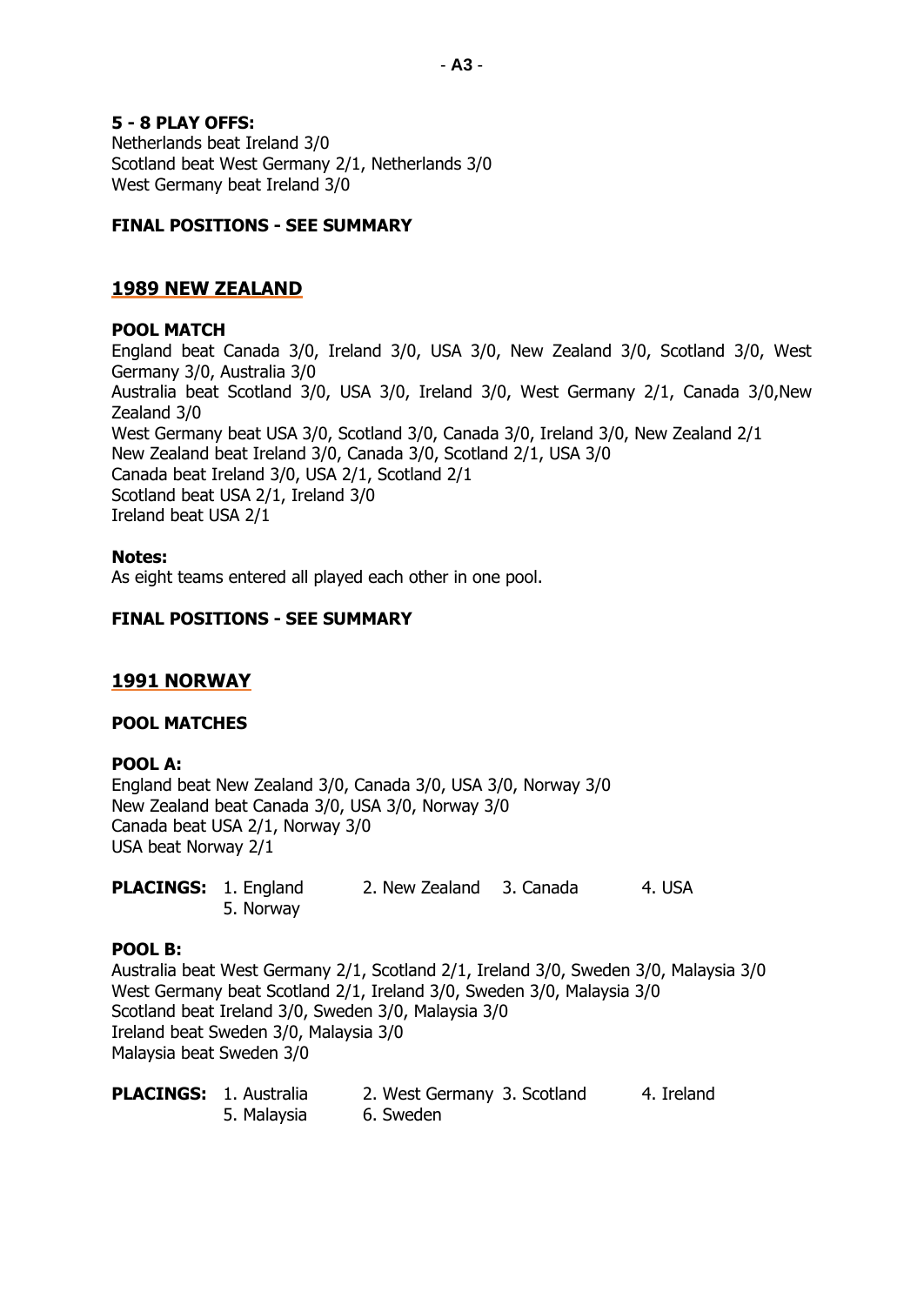#### **SEMI FINALS:**

#### **POSITIONS 1 -4:** England beat West Germany 2/1,Australia beat New Zealand 2/1

**POSITIONS 5 – 8:** Canada beat Ireland 3/0, Scotland beat USA 3/0

### **POSITIONS 9 – 11:**

Norway beat Sweden 3/0

### **FINAL:**

England beat Australia 3/0

### **PLAY OFFS:**

3/4 West Germany beat New Zealand 2/1 5/6 Scotland beat Canada 3/0 7/8 Ireland beat USA 2/1 9/10 Malaysia beat Norway 3/0

### **FINAL POSITIONS - SEE SUMMARY**

# **1993 MALAYSIA**

### **POOL MATCHES:**

### **POOL A:**

New Zealand beat South Africa 3/0, England 3/0, USA 3/0, Malaysia 3/0, Hong Kong 3/0, Scotland 2/1 England beat Malaysia 3/0, South Africa 3/0, USA 3/0, Scotland 3/0, Hong Kong 3/0 Scotland beat Hong Kong 3/0, USA 3/0, South Africa 2/1 South Africa beat Hong Kong 3/0, Malaysia 3/0, USA 3/0 Malaysia beat USA 2/1, Hong Kong 3/0 Hong Kong beat USA 2/1

| <b>PLACINGS:</b> 1. New Zealand 2. England |              | 3. Scotland | 4. South Africa |
|--------------------------------------------|--------------|-------------|-----------------|
| 5. Malaysia                                | 6. Hong Kong | 7. USA      |                 |

### **POOL B:**

Germany beat Singapore 3/0, Switzerland 2/1, Ireland 2/1 Canada beat Switzerland 2/1, Germany 2/1, Ireland 3/0, Singapore 3-0 Egypt beat Ireland 2/1, Germany 2/1, Canada 2/1, Switzerland 2/1, Singapore 3/0 Australia beat Ireland 3/0, Switzerland 3/0, Singapore 3/0, Germany 3/0, Canada 3/0, Egypt 3/0 Switzerland beat Singapore 3/0, Ireland 3/0

Ireland beat Singapore 2/1

| <b>PLACINGS: 1. Australia</b> |                | 2. Egypt   | 3. Canada    | 4. Germany |
|-------------------------------|----------------|------------|--------------|------------|
|                               | 5. Switzerland | 6. Ireland | 7. Singapore |            |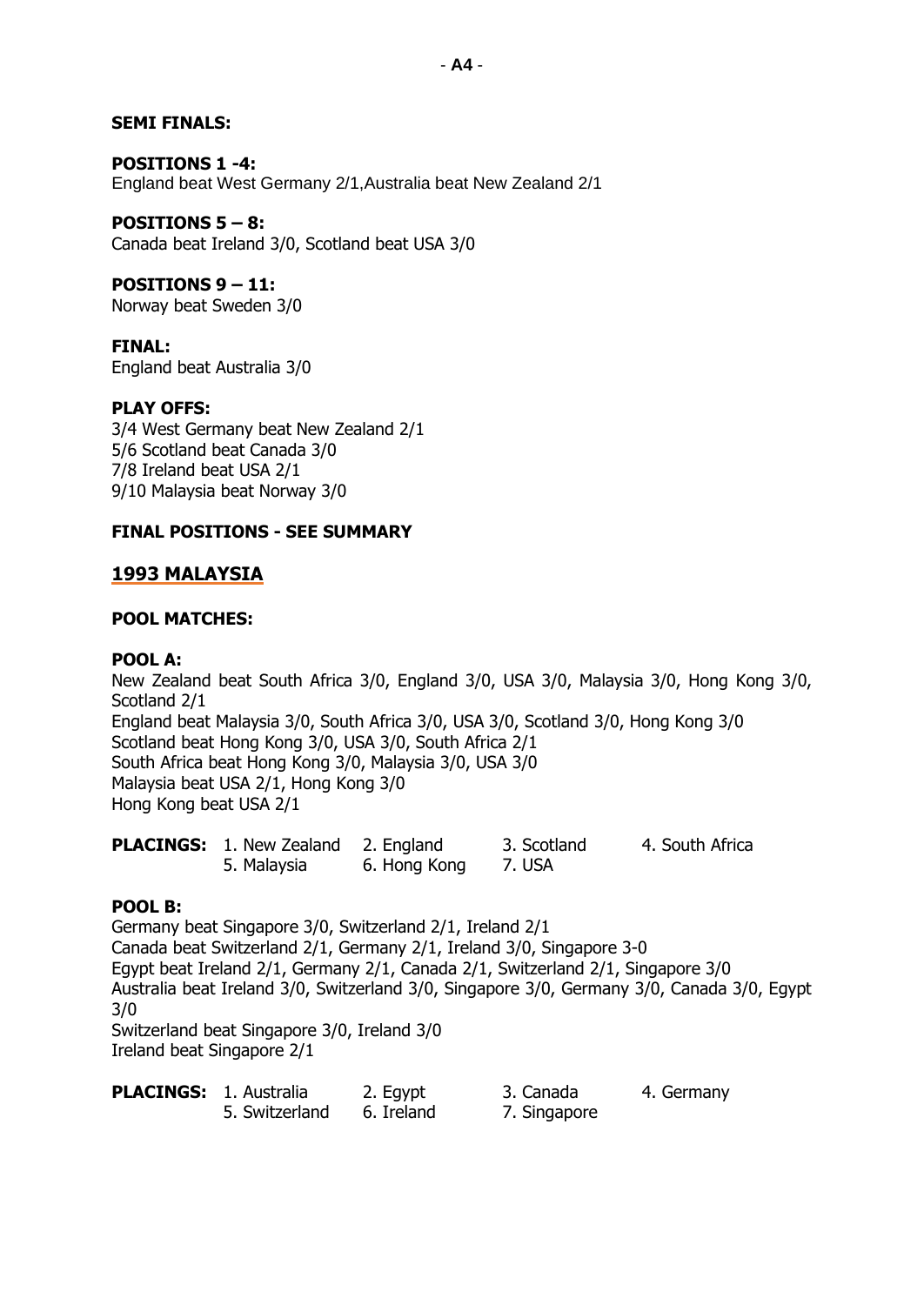### **SEMI FINALS:**

#### **POSITIONS 1- 4**

New Zealand beat Egypt 3/0, Australia beat England 3/0

#### **POSITIONS 5 - 8**

Scotland beat Germany 2/1, Canada beat South Africa 3/0

#### **POSITIONS 9 - 14**

Hong Kong beat Singapore 2/1, Ireland beat USA 3/0,Switzerland beat Hong Kong 2/1 Ireland beat Malaysia 2/1

### **FINAL:**

Australia beat New Zealand 2/1

#### **PLAY OFFS:**

3/4 Egypt beat England 2/1 5/6 Scotland beat South Africa 2/1 7/8 Germany beat Canada 2/1 9/10 Switzerland beat Ireland 2/1 11/12 Malaysia beat Hong Kong 3/0 13/14 USA beat Singapore 2/1

#### **FINAL POSITIONS - SEE SUMMARY**

### **1995 AUSTRALIA**

#### **POOL MATCHES**

### **POOL A:**

Australia beat Egypt 3/0, Scotland 3/0, Canada 3/0 Egypt beat Canada 2/1, Scotland 3/0 Scotland beat Canada 3/0

| <b>PLACINGS: 1. Australia</b>                                                                                                                                                                              |                                                                                                                                                    | 2. Egypt       | 3. Scotland  | 4.Canada        |  |
|------------------------------------------------------------------------------------------------------------------------------------------------------------------------------------------------------------|----------------------------------------------------------------------------------------------------------------------------------------------------|----------------|--------------|-----------------|--|
| POOL B:                                                                                                                                                                                                    | England beat South Africa 2/1, Germany 3/0, New Zealand 2/1<br>New Zealand beat South Africa 2/1<br>Germany beat New Zealand 2/1, South Africa 2/1 |                |              |                 |  |
| <b>PLACINGS: 1. England</b>                                                                                                                                                                                |                                                                                                                                                    | 2. New Zealand | 3. Germany   | 4. South Africa |  |
| <b>POOL C:</b><br>Ireland beat USA 3/0, Brazil 3/0, Malaysia 2/1, Hong Kong 3/0<br>USA beat Brazil 2/1, Hong Kong 2/1, Malaysia 2/1<br>Hong Kong beat Malaysia 2/1, Brazil 3/0<br>Brazil beat Malaysia 2/1 |                                                                                                                                                    |                |              |                 |  |
| <b>PLACINGS: 1. Ireland</b>                                                                                                                                                                                | 5. Malaysia                                                                                                                                        | 2. USA         | 3. Hong Kong | 4. Brazil       |  |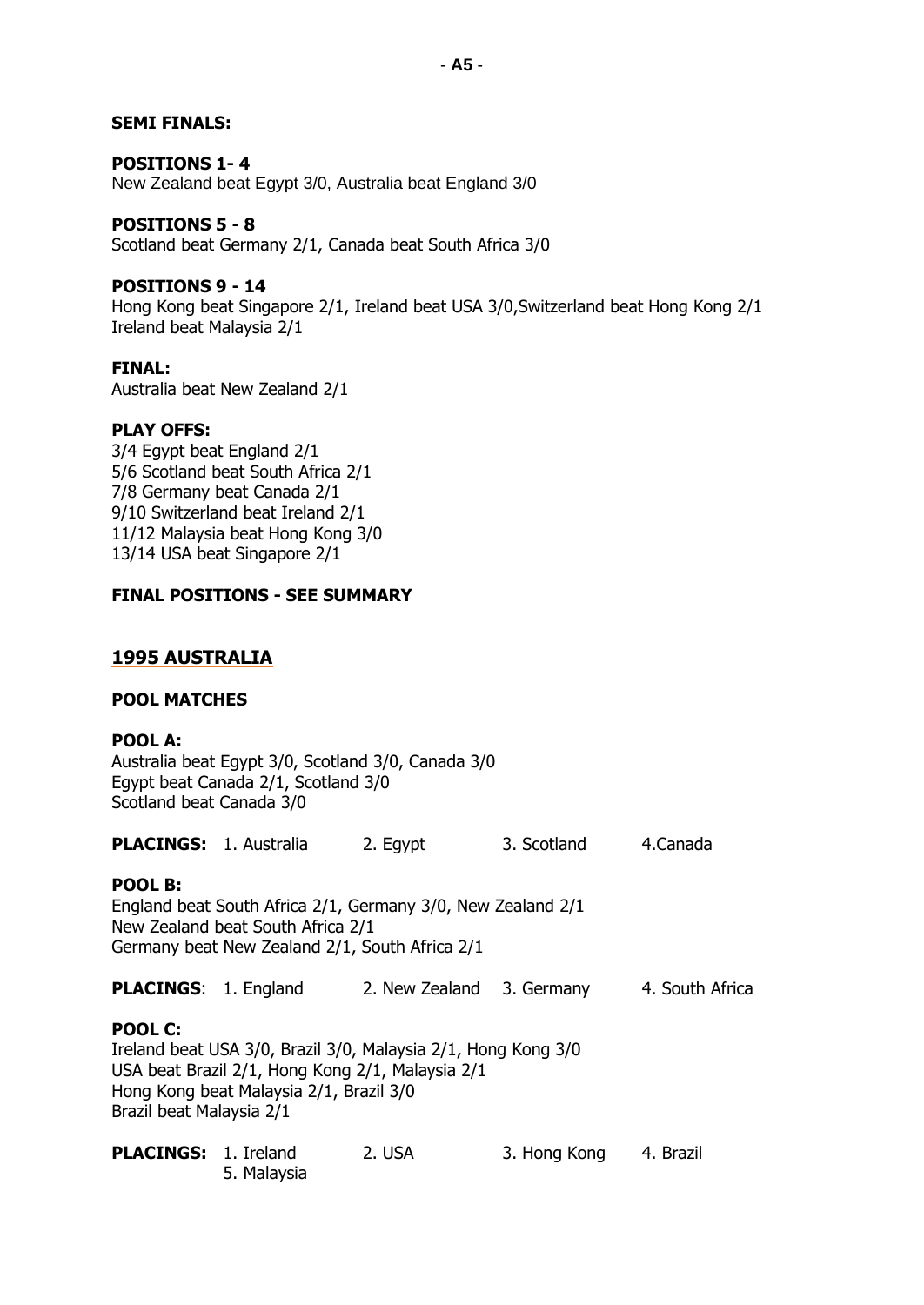### **QUARTER FINALS:**

Australia beat USA 3/0, Germany beat Scotland 2/1, New Zealand beat Egypt 3/0, , England beat Ireland 2/1

#### **SEMI FINALS:**

### **POSITIONS 1 – 4:**

Australia beat Germany 3/0, England beat New Zealand 2/1

### **POSITIONS 5 - 8:**

Scotland beat USA 3/0, Ireland beat Egypt 2/1

#### **FINAL:**

Australia beat England 2/1

#### **PLAY OFFS:**

3/4 New Zealand beat Germany 2/1 5/6 Scotland beat Ireland 3/0 7/8 Egypt beat USA 3/0

#### **9 – 13 PLAYOFFS**:

South Africa beat Hong Kong 3/0, Malaysia 3/0, Canada 3/0, Brazil 3/0 Canada beat Brazil 2/1, Hong Kong 2/1, Malaysia 2/1 Hong Kong beat Malaysia 3/0, Brazil 2/1 Malaysia beat Brazil 2/1

#### **FINAL POSITIONS - SEE SUMMARY**

### **1997 BRAZIL**

#### **POOL MATCHES**

#### **POOL A:**

New Zealand beat Australia 2/1, Malaysia 2/1, Germany 3/0 Malaysia beat Australia 2/1, Germany 3/0 Germany beat Australia 2/1

#### **PLACINGS:** 1. New Zealand 2. Malaysia 3. Germany 4. Australia

#### **POOL B:**

England beat Belgium 3/0, Spain 2/1, Scotland 2/1 Belgium beat Spain 2/1, Scotland 3/0 Spain beat Scotland 3/0

**PLACINGS:** 1. England 2. Belgium 3. Spain 4. Scotland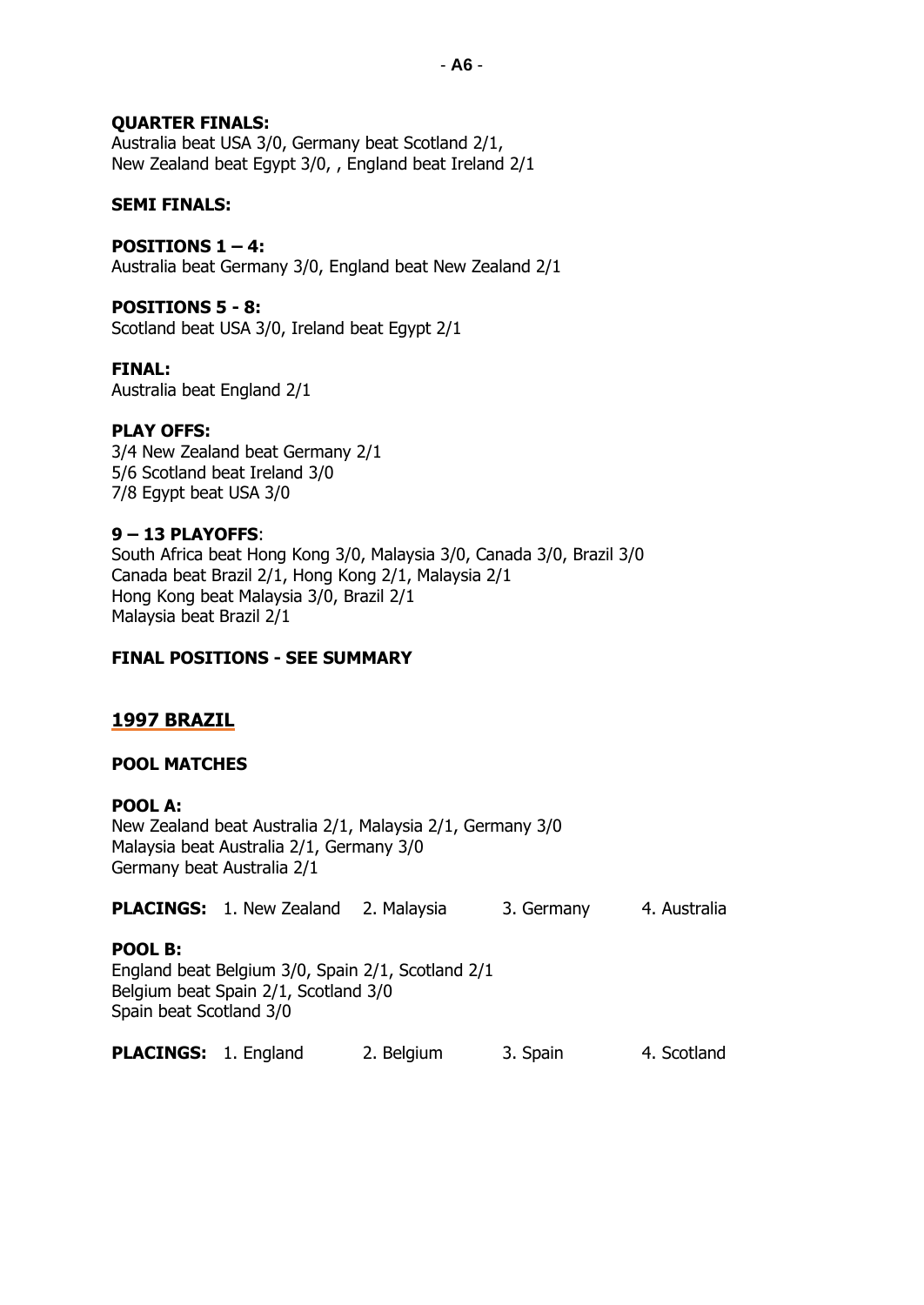### **POOL C:**

Canada beat France 2/1, USA 2/1, Brazil 3/0 Wales 3/0 France beat USA 2/1, Brazil 3/0, Wales 2/1 USA beat Brazil 3/0, Wales 3/0 Wales beat Brazil 2/1

| PLACINGS: 1. Canada |           | 2. France | 3. USA | 4. Wales |
|---------------------|-----------|-----------|--------|----------|
|                     | 5. Brazil |           |        |          |

#### **POOL D:**

Egypt beat South Africa 2/1, Ireland 3/0, Denmark 3/0 South Africa beat Ireland 2/1, Denmark 3/0 Ireland beat Denmark 3/0

| <b>PLACINGS: 1. Egypt</b> | 2. South Africa 3. Ireland |  | 4. Denmark |
|---------------------------|----------------------------|--|------------|
|---------------------------|----------------------------|--|------------|

#### **1 - 8 PLACES:**

#### **QUARTER FINALS:**

New Zealand beat Egypt 3/0, Malaysia beat Spain 2/1, Belgium beat Germany 3/0, England beat Canada 3/0

#### **SEMI FINALS:**

New Zealand beat Belgium 2/1, England beat Malaysia 2/1

#### **5 - 8 PLAY OFFS:**

Egypt beat Germany 2/1, Canada beat Spain 2/1

#### **FINAL:**

England beat New Zealand 2/1

#### **PLAY OFFS:**

3/4 Malaysia beat Belgium 2/1 5/6 Canada beat Egypt 2/1 7/8 Germany beat Spain 3/0

#### **9 – 14 PLACES**

#### **QUARTER FINALS:**

South Africa beat USA 2/1, France beat Ireland 2/1

#### **SEMI FINALS:**

Australia beat South Africa 2/1, Scotland beat France 2/1

#### **PLAY OFFS:**

9/10 Australia beat Scotland 2/1 11/12 South Africa beat France 2/1 13/14 USA beat Ireland 3/0

#### **POSITIONS 15-17:**

Denmark beat Wales 2/1, Brazil 2/1 Wales beat Brazil 2/1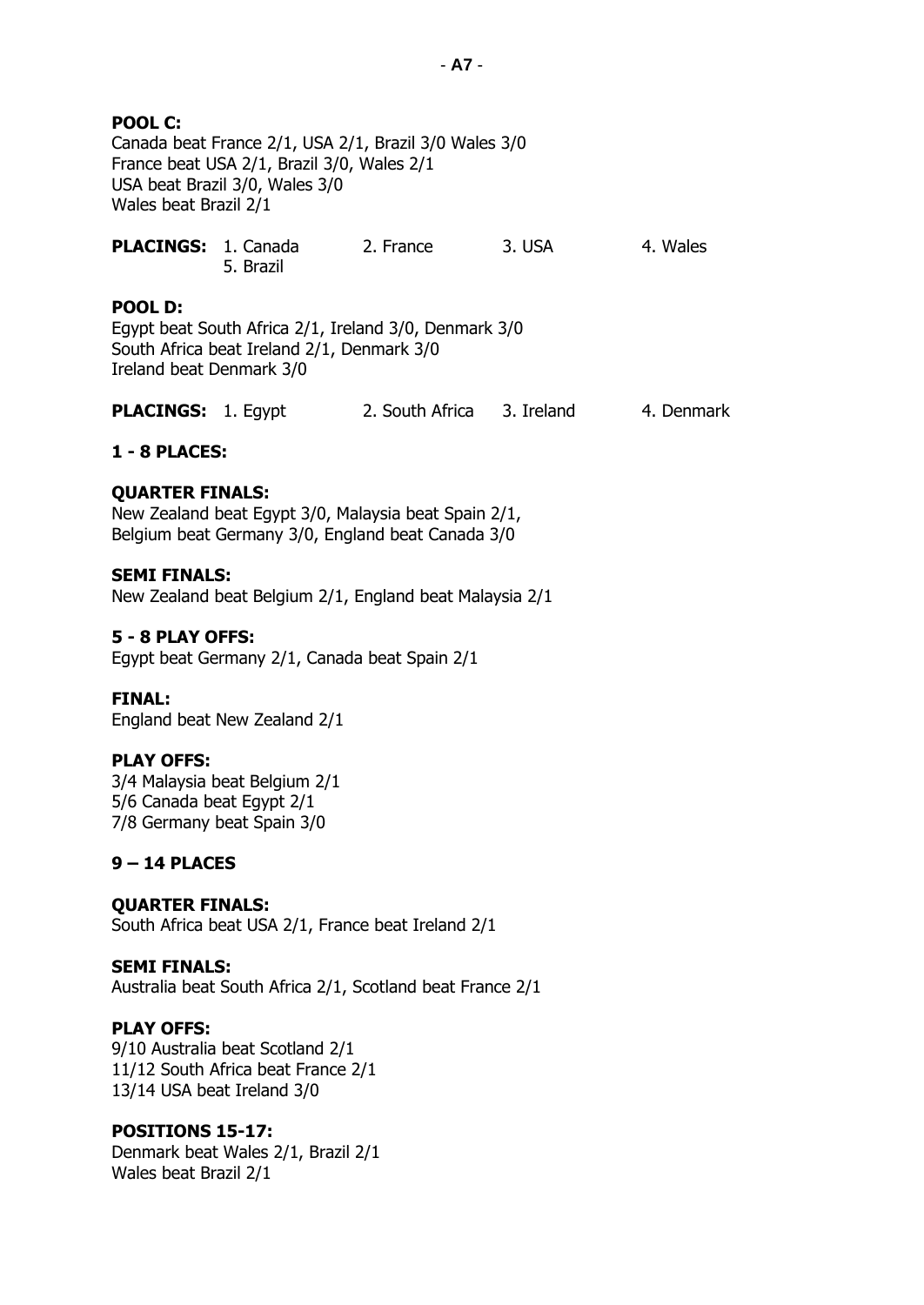#### **FINAL POSITIONS - SEE SUMMARY**

#### **1999 BELGIUM**

#### **POOL MATCHES**

#### **POOL A:**

Malaysia beat Switzerland 3/0, Canada 3/0, Wales 3/0, Finland 3/0 Switzerland beat Canada 3/0, Wales 3/0, Finland 3/0 Canada beat Wales 3/0, Finland 3/0 Finland beat Wales 2/1

| <b>PLACINGS: 1. Malaysia</b> |          | 2. Switzerland | 3. Canada | 4. Finland |
|------------------------------|----------|----------------|-----------|------------|
|                              | 5. Wales |                |           |            |

#### **POOL B:**

England beat New Zealand 3/0, USA 3/0, Denmark 3/0, Hong Kong 3/0 USA beat New Zealand 2/1, Denmark 2/1, Hong Kong 3/0 Hong Kong beat New Zealand 3/0, Denmark 3/0 Denmark beat New Zealand 2/1

| <b>PLACINGS: 1. England</b> |                | 2. USA | 3. Hong Kong | 4. Denmark |
|-----------------------------|----------------|--------|--------------|------------|
|                             | 5. New Zealand |        |              |            |

### **POOL C:**

Egypt beat Germany 3/0, South Africa 3/0, France 3/0, India 3/0 Germany beat South Africa 2/1, France 3/0, India 3/0 South Africa beat France 3/0, India 3/0 France beat India 3/0

| <b>PLACINGS: 1. Egypt</b> |          | 2. Germany | 3. South Africa 4. France |  |
|---------------------------|----------|------------|---------------------------|--|
|                           | 5. India |            |                           |  |

#### **POOL D:**

Australia beat Belgium 3/0, Scotland 2/1, Ireland 3/0 Scotland beat Belgium 2/1, Ireland 2/1 Belgium beat Ireland 2/1

**PLACINGS:** 1. Australia 2. Scotland 3. Belgium 4. Ireland

#### **1 - 8 PLACES:**

#### **QUARTER FINALS:**

Malaysia beat Scotland 3/0, Egypt beat USA 3/0, Australia beat Switzerland 3/0, England beat Germany 3/0

#### **SEMI FINALS:**

Egypt beat Malaysia 2/1, England beat Australia 3/0

#### **5 - 8 PLAY OFFS:**

USA beat Scotland 3/0, Germany beat Switzerland 2/1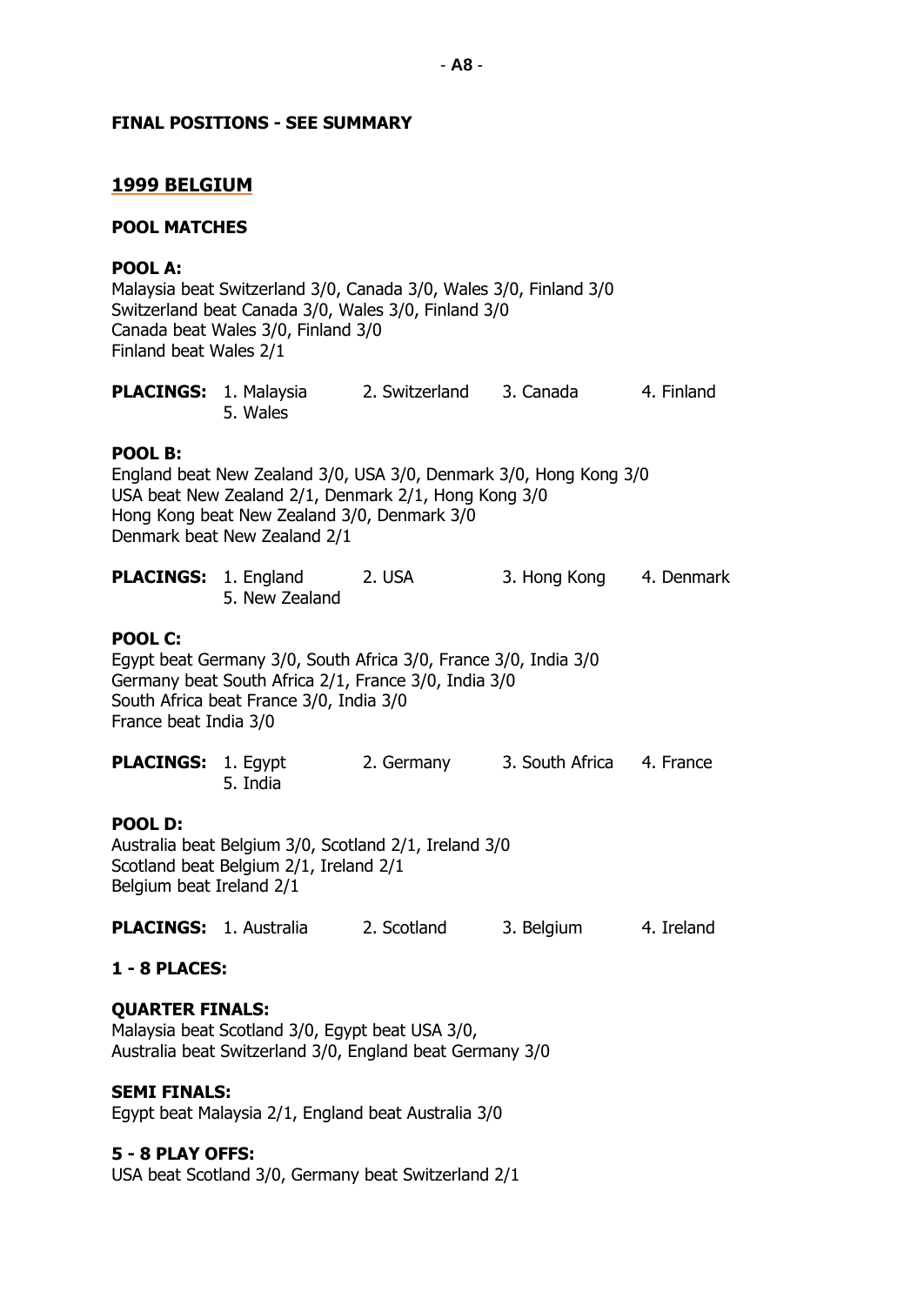#### **FINAL:**

Egypt beat England 2/1

### **PLAY OFFS:**

3/4 Malaysia beat Australia 3/0 5/6 USA beat Germany 2/1 7/8 Switzerland beat Scotland 3/0

### **9 - 16 PLACES:**

#### **QUARTER FINALS:**

Canada beat France 3/0, South Africa beat Denmark 2/1, Belgium beat Finland 3/0,Hong Kong beat Ireland 2/1

#### **SEMI-FINALS:**

South Africa beat Canada 2/1, Belgium beat Hong Kong 2/1

#### **PLAY OFFS:**

9/10 South Africa beat Belgium 2/1 11/12 Canada beat Hong Kong 2/1 13/14 France beat Ireland 2/1 15/16 Finland beat Denmark 2/1

#### **POSITIONS 17 -19:**

New Zealand beat Wales 3/0, India 2/1 India beat Wales 2/1

#### **FINAL POSITIONS - SEE SUMMARY**

### **2001 MALAYSIA**

#### **POOL MATCHES**

#### **POOL A:**

Malaysia beat Canada 3/0, New Zealand 3/0 New Zealand beat Canada 2/1

**PLACINGS:** 1. Malaysia 2. New Zealand 3. Canada

#### **POOL B:**

England beat Netherlands 3/0, India 3/0 India beat Netherlands 2/1

**PLACINGS:** 1. England 2. India 3. Netherlands

#### **POOL C:**

Egypt beat Switzerland 3/0, Germany 3/0, Singapore 3/0 Germany beat Singapore 3/0, Switzerland 2/1 Switzerland beat Singapore 3/0

**PLACINGS:** 1. Egypt 2. Germany 3. Switzerland 4. Singapore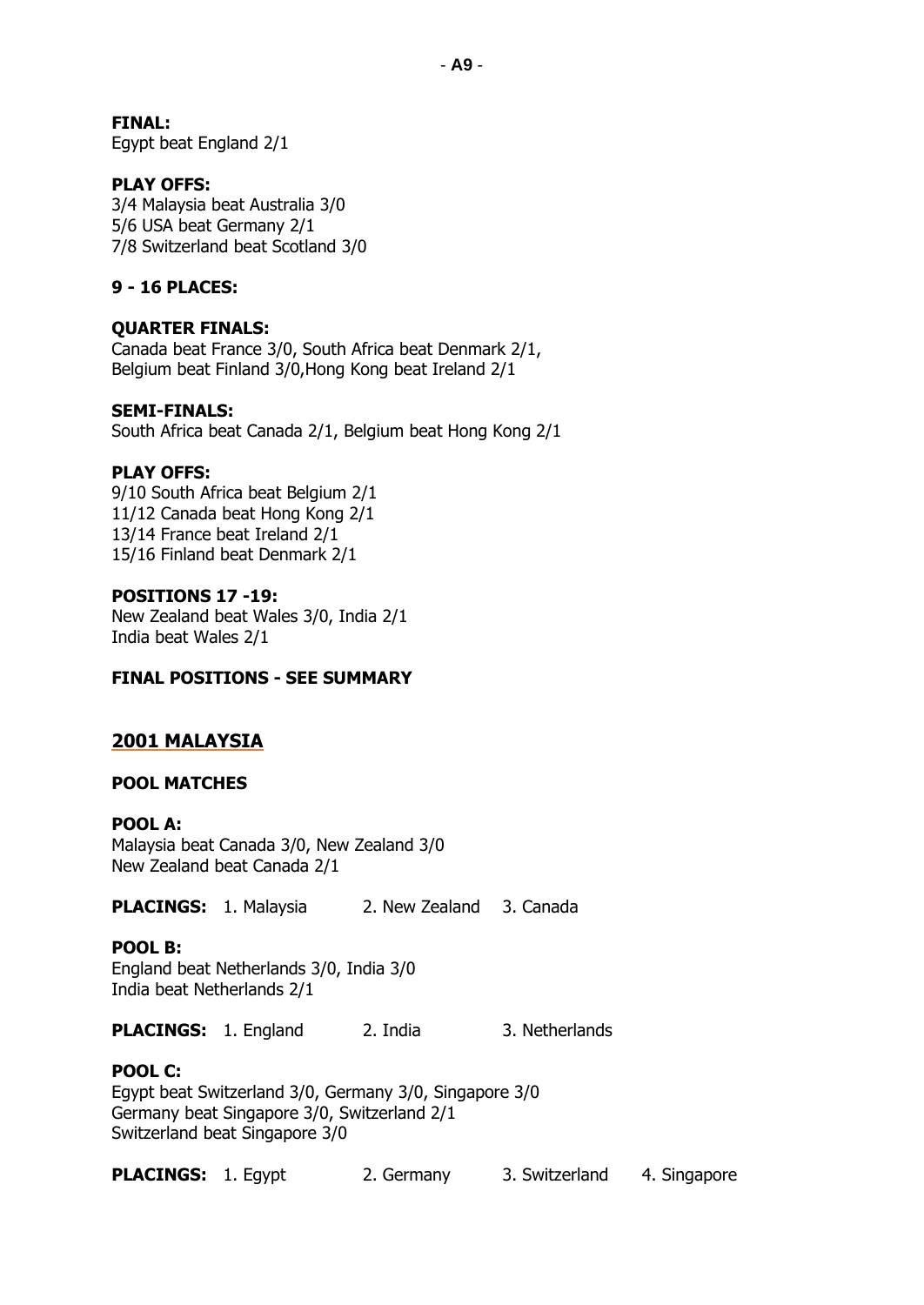### **POOL D:**

USA beat Hong Kong 3/0, Ireland 3/0, Australia 2/1 Australia beat Ireland, 3/0, Hong Kong 3/0 Ireland beat Hong Kong 2/1

### **PLACINGS:** 1. USA 2. Australia 3. Ireland 4. Hong Kong

### **1 - 8 PLACES:**

#### **QUARTER FINALS:**

Malaysia beat Australia 2/1, Egypt beat India 3/0, USA beat New Zealand 2/1, England beat Germany 3/0

#### **SEMI FINALS:**

Malaysia beat Egypt 2/1, England beat USA 2/1

#### **5 - 8 PLAYOFFS:**

Australia beat India 3/0, Germany beat New Zealand 2/1

#### **PLAYOFFS:**

3/4 Egypt beat USA 3/0 5/6 Australia beat Germany 2/1 7/8 New Zealand beat India 2/1

#### **FINAL:**

England beat Malaysia 2/1

#### **9 - 14 PLACES:**

#### **QUARTER FINALS:**

Canada beat Singapore 3/0, Ireland 3/0, Netherlands beat Hong Kong 2/1, Switzerland 2/1 Hong Kong beat Singapore 3/0

#### **PLAY OFFS:**

9/10 Canada beat Netherlands 2/1 11/12 Switzerland beat Ireland 2/1 13 Hong Kong 14 Singapore

#### **FINAL POSITIONS - SEE SUMMARY**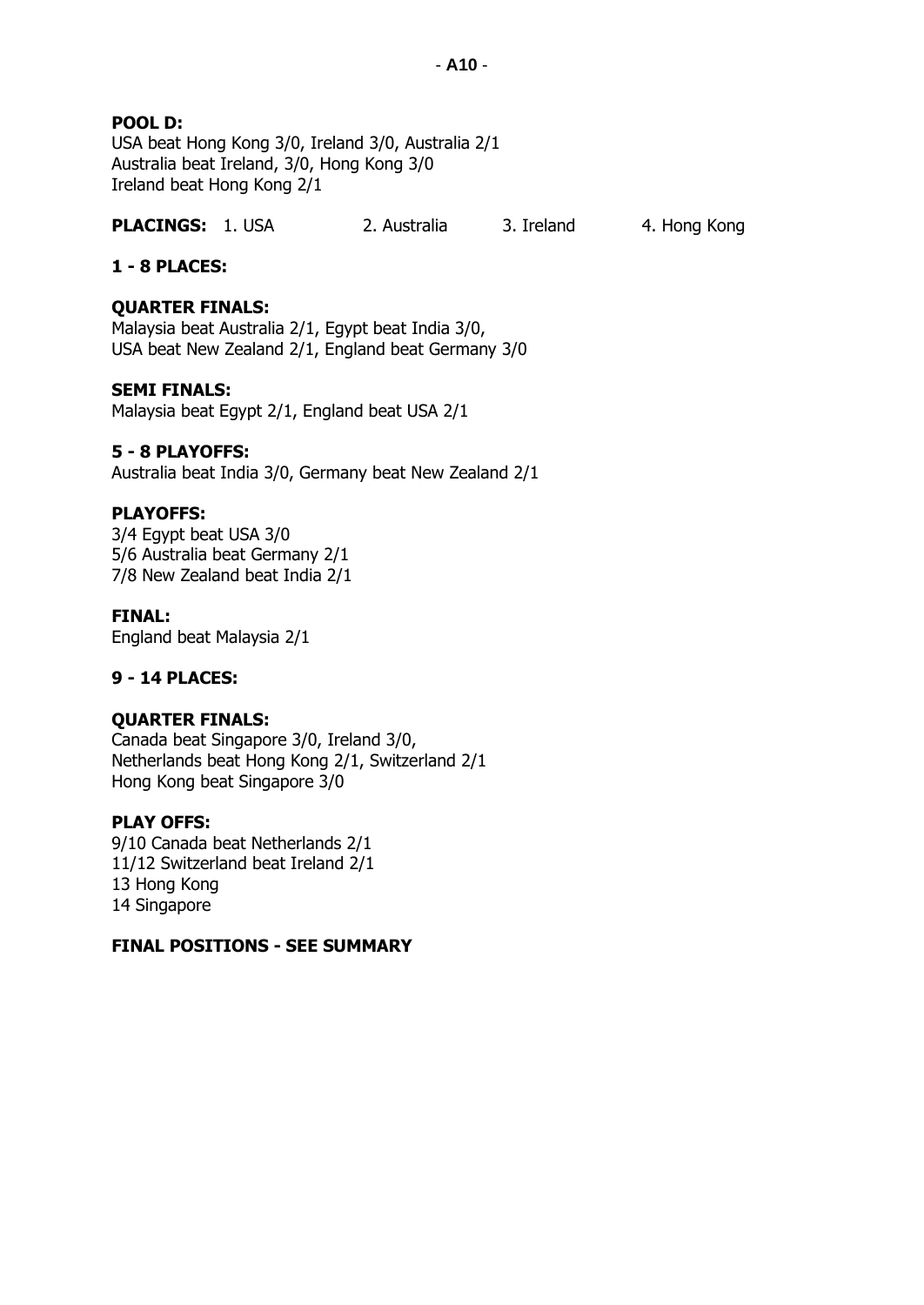### **2003 CAIRO**

#### **POOL MATCHES**

#### **POOL A:**

Egypt beat New Zealand 3/0, Switzerland 3/0, Hong Kong 3/0 Hong Kong beat Switzerland 3/0, New Zealand 2/1 New Zealand beat Switzerland 3/0

|                                                                                                                                 | <b>PLACINGS:</b> 1. Egypt                                                                         |             | 2. Hong Kong 3. New Zealand 4. Switzerland |            |
|---------------------------------------------------------------------------------------------------------------------------------|---------------------------------------------------------------------------------------------------|-------------|--------------------------------------------|------------|
| POOL B:<br>Spain beat Mexico 3/0                                                                                                | England beat Spain 3/0, Mexico 3/0, USA 3/0<br>USA beat Mexico 3/0, Spain 2/1                     |             |                                            |            |
|                                                                                                                                 | <b>PLACINGS:</b> 1. England                                                                       | 2. USA      | 3. Spain                                   | 4. Mexico  |
| <b>POOL C:</b><br>Scotland beat Ireland 2/1                                                                                     | Australia beat Malaysia 3/0, Ireland 3/0, Scotland 3/0<br>Malaysia beat Scotland 3/0, Ireland 3/0 |             |                                            |            |
|                                                                                                                                 | <b>PLACINGS: 1. Australia</b>                                                                     | 2. Malaysia | 3. Scotland                                | 4. Ireland |
| <b>POOL D:</b><br>India beat Canada 2/1, Wales 3/0, Germany 3/0<br>Canada beat Germany 3/0, Wales 3/0<br>Wales beat Germany 2/1 |                                                                                                   |             |                                            |            |
| <b>PLACINGS: 1. India</b>                                                                                                       |                                                                                                   | 2. Canada   | 3. Wales                                   | 4. Germany |
| 1 - 8 PLACES:                                                                                                                   |                                                                                                   |             |                                            |            |
| <b>OUARTER FINALS:</b>                                                                                                          |                                                                                                   |             |                                            |            |

Egypt beat Canada 3/0,India beat USA 2/1 Australia beat Hong Kong 3/0,England beat Malaysia 3/0

#### **SEMI FINALS:**

Australia beat England 3/0, Egypt beat India 3/0

#### **5 - 8 PLAYOFFS:**

Canada beat USA 2/1, Malaysia beat Hong Kong 2/1

### **PLAY OFFS:**

3/4 England beat India 2/1 5/6 Malaysia beat Canada 3/0 7/8 Hong Kong beat USA 2/1

#### **FINAL:**

Egypt beat Australia 3/0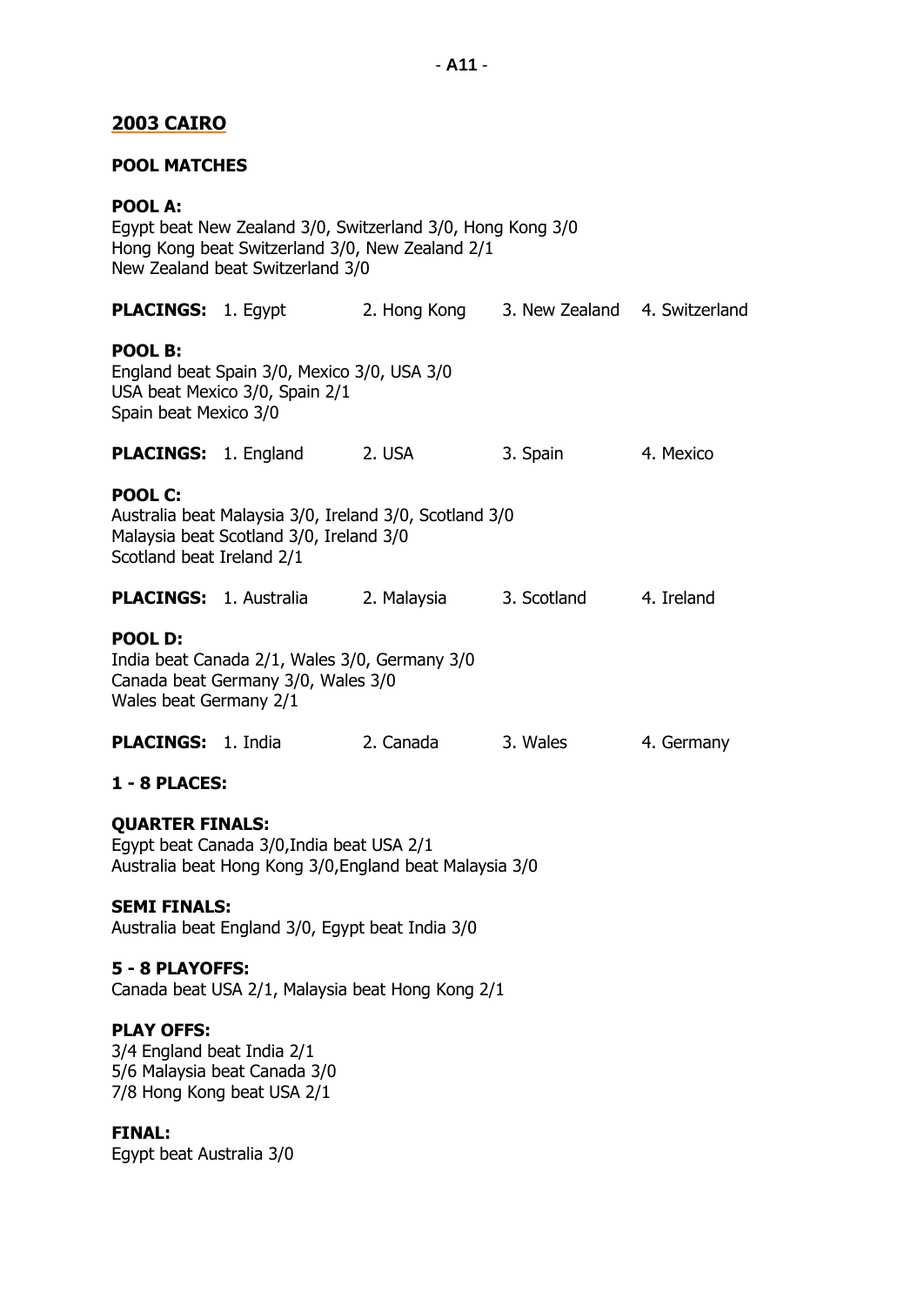### **9 - 16 PLACES:**

### **QUARTER FINALS:**

New Zealand beat Germany 3/0, Scotland beat Switzerland 2/1 Spain beat Ireland 3/0, Wales beat Mexico 3/0

### **SEMI FINALS:**

New Zealand beat Scotland 3/0, Spain beat Wales 3/0

### **PLAY OFFS:**

9/10 New Zealand beat Spain 3/0 11/12 Wales beat Scotland 2/1

### **13 - 16 PLACES:**

Ireland beat Mexico 2/1, Germany beat Switzerland 2/1

### **PLAY OFFS:**

13/14 Germany beat Ireland 3/0 15/16 Switzerland beat Mexico 2/1

### **FINAL POSITIONS - SEE SUMMARY**

### **2005 HERENTALS**

#### **POOL MATCHES**

#### **POOL A:**

Egypt beat Wales 3/0, Japan 3/0, Wales beat Japan 2/1

**PLACINGS:** 1. Egypt 2. Wales 3. Japan

#### **POOL B:**

Hong Kong beat Australia 3/0, Scotland 3/0, Australia beat Scotland 3/0,

PLACINGS: 1. Hong Kong 2. Australia 3. Scotland

### **POOL C:**

Malaysia beat Germany 2/1, Belgium 2/1, Germany beat Belgium 2/1

**PLACINGS:** 1. Malaysia 2. Germany 3. Belgium

### **POOL D:**

Canada beat USA 2/1, Netherlands 3/0, Ireland 3/0 USA beat Netherlands 3/0, Ireland 3/0 Netherlands beat Ireland 3/0

**PLACINGS:** 1. Canada 2. USA 3. Netherlands 4. Ireland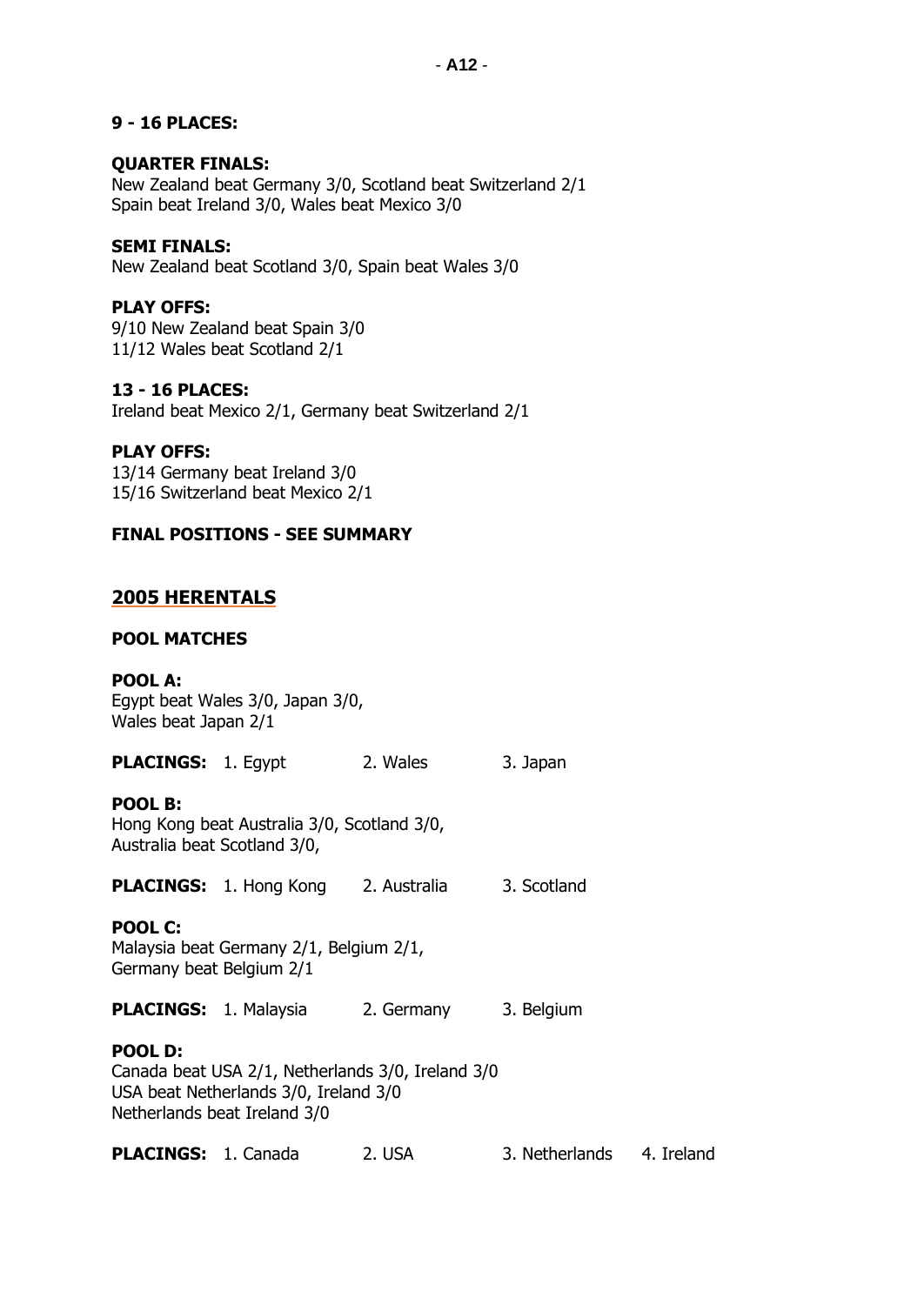- **A13** -

### **POOL E:**

England beat New Zealand 2/1, Mexico 2/1 New Zealand beat Mexico 3/0

**PLACINGS:** 1. England 2. New Zealand 3. Mexico

#### **POOL F:**

France beat South Africa 2/1, Switzerland 3/0, Finland 3/0 South Africa beat Switzerland 3/0, Finland 3/0 Switzerland beat Finland 3/0

**PLACINGS:** 1. France 2. South Africa 3. Switzerland 4. Finland

### **1 – 8 PLACES:**

### **QUARTER FINALS:**

Egypt beat Australia 3/0, England beat Canada 2/1 USA beat Malaysia 2/1, Hong Kong beat New Zealand 3/0

#### **SEMI FINALS:**

Egypt beat England 3/0, Hong Kong beat USA 2/1

### **5 - 8 PLACES:**

Canada beat Australia 2/1, Malaysia beat New Zealand 2/1

### **PLAY OFFS:**

3/4 England beat USA 2/1 5/6 Malaysia beat Canada 2/0 7/8 New Zealand beat Australia 2/0

#### **FINAL:**

Hong Kong beat Egypt 2/1

#### **9 - 12 PLACES:**

South Africa beat Germany 2/1, France beat Wales 2/1

#### **PLAY OFFS:**

9/10 France beat South Africa 2/1 11/12 Wales beat Germany 2/1

#### **13 - 16 PLACES:**

Japan beat Ireland 2/1, Netherlands beat Switzerland 2/1 Mexico beat Belgium 2/1, Scotland beat Finland 3/0

#### **PLAY OFFS:**

13/14 Netherlands beat Mexico 2/0 15/16 Japan beat Scotland 2/0

#### **17 - 20 PLACES:**

Switzerland beat Ireland 3/0, Belgium beat Finland 3/0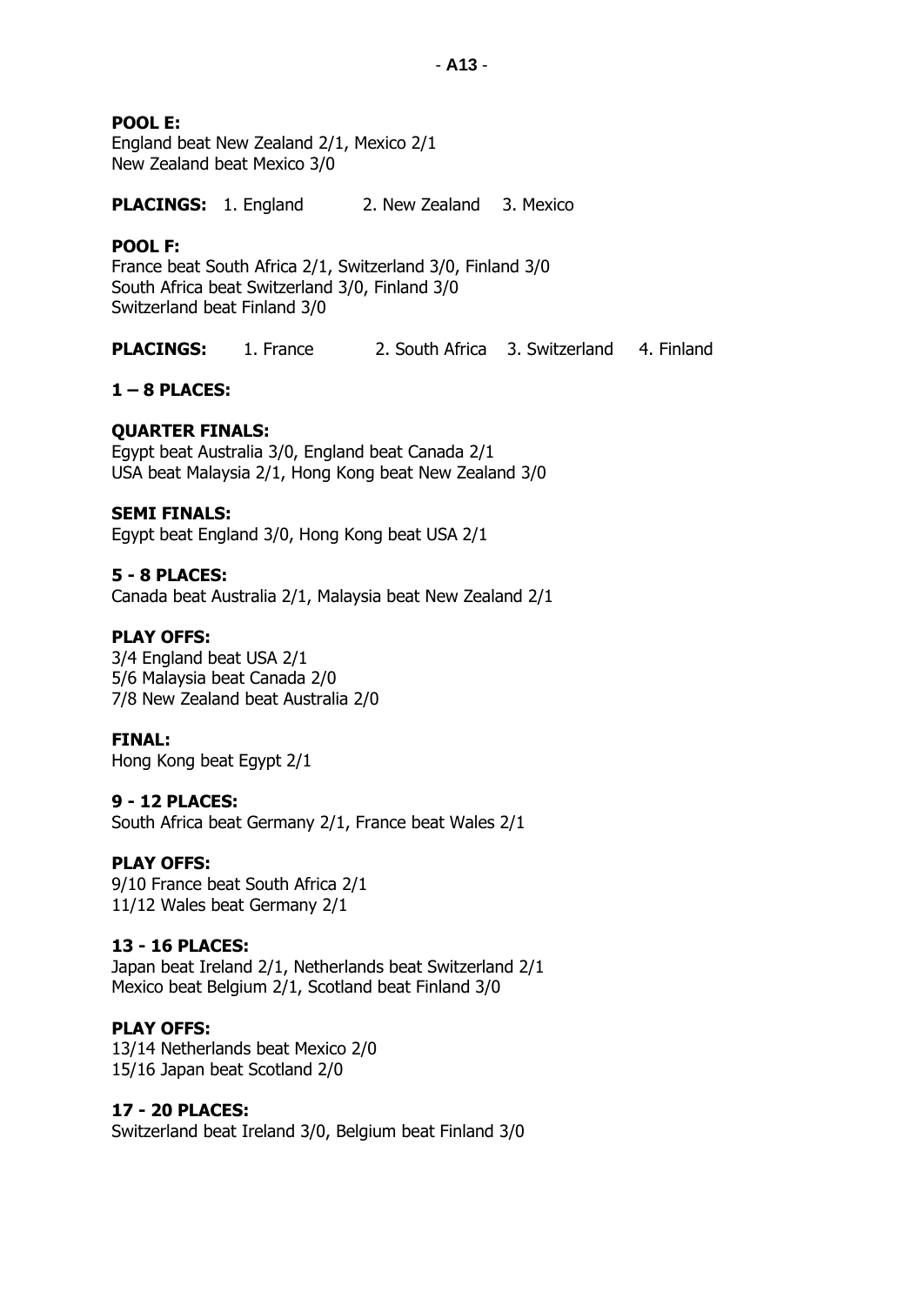### **PLAY OFFS:**

17/18 Belgium beat Switzerland 2/1 19/20 Ireland beat Finland 2/1

### **FINAL POSITIONS - SEE SUMMARY**

### **2007 HONG KONG**

#### **POOL MATCHES**

#### **POOL A:**

Egypt beat Australia 2/1, South Korea 2/1, Singapore 3/0, USA 3/0 USA beat Singapore 3/0, South Korea 2/1, Australia 3/0 Australia beat Singapore 3/0, South Korea 2/1 South Korea beat Singapore 3/0

| <b>PLACINGS: 1. Eqypt</b> |              | 2. USA | 3. Australia | 4. South Korea |
|---------------------------|--------------|--------|--------------|----------------|
|                           | 5. Singapore |        |              |                |

#### **POOL B:**

England beat Canada 2/1, Japan 3/0, Zimbabwe 3/0, Germany 2/1 Canada beat Zimbabwe 3/0, Germany 2/1, Japan 3/0 Germany beat Zimbabwe 3/0, Japan 3/0 Japan beat Zimbabwe 3/0

| <b>PLACINGS: 1. England</b> |             | 2. Canada | 3. Germany | 4. Japan |
|-----------------------------|-------------|-----------|------------|----------|
|                             | 5. Zimbabwe |           |            |          |

#### **POOL C:**

New Zealand beat India 3/0, China 3/0, France 3/0, Switzerland 3/0 France beat China 3/0, Switzerland 3/0, India 2/1 India beat China 3/0, Switzerland 3/0 Switzerland beat China 3/0

**PLACINGS:** 1. New Zealand 2. France 3. India 4. Switzerland 5. China

#### **POOL D:**

Hong Kong beat Netherlands 3/0, South Africa 3/0, Malaysia 3/0 Malaysia beat South Africa 3/0, Netherlands 3/0 South Africa beat Netherlands 2/1

**PLACINGS:** 1. Hong Kong 2. Malaysia 3. South Africa 4. Netherlands

#### **1 – 8 PLACES:**

#### **QUARTER FINALS:**

Egypt beat France 3/0, Hong Kong beat Canada 3/0 New Zealand beat USA 2/1, Malaysia beat England 2/1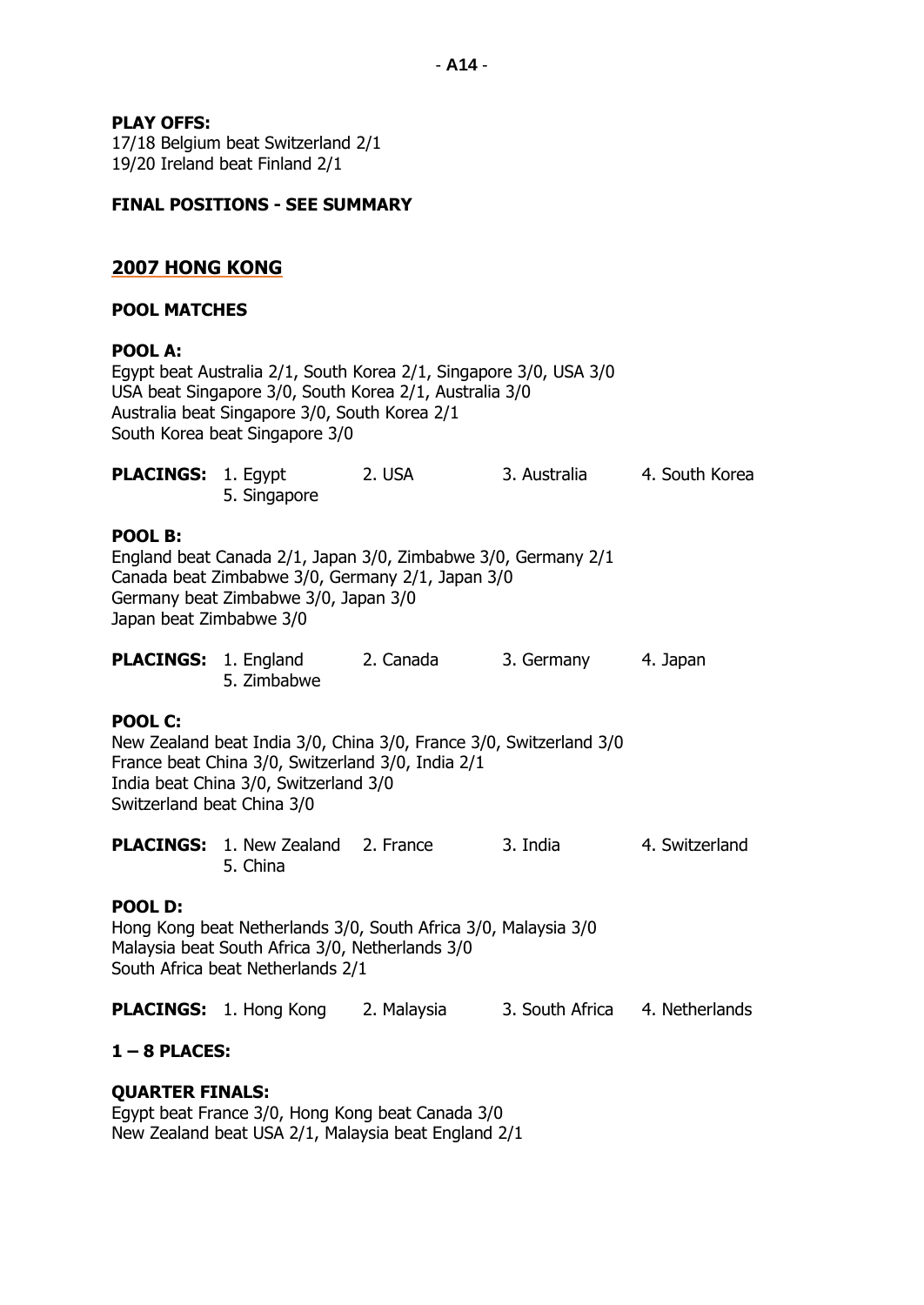### **SEMI FINALS:**

Egypt beat Hong Kong 3/0, Malaysia beat New Zealand 2/1

### **5 - 8 PLAY OFFS:**

France beat Canada 2/1, England beat USA 2/1

### **PLAY OFFS:**

3/4 New Zealand beat Hong Kong 2/1 5/6 England beat France 2/0 7/8 Canada beat USA 2/1

### **FINAL:**

Egypt beat Malaysia 2/0

### **9 - 16 PLACES:**

#### **QUARTER FINALS:**

Australia beat Netherlands 2/1, South Africa beat Japan 3/0 India beat South Korea 3/0, Germany beat Switzerland 3/0

### **9 - 12 PLACES:**

South Africa beat Australia 2/1, India beat Germany 3/0

#### **PLAY OFFS:**

9/10 India beat South Africa 2/0 11/12 Australia beat Germany 2/1

#### **13 - 16 PLACES:**

Netherlands beat Japan 2/1, South Korea beat Switzerland 3/0

#### **PLAY OFFS:**

13/14 South Korea beat Netherlands 2/1 15/16 Japan beat Switzerland 2/0

#### **17 - 19 PLACES:**

Singapore beat China 3/0, Zimbabwe 3/0 Zimbabwe beat China 3/0,

#### **FINAL POSITIONS - SEE SUMMARY**

### **2009 INDIA**

#### **POOL MATCHES**

**POOL A:** Egypt beat Sweden 3/0, Australia 3/0, New Zealand 3/0 New Zealand beat Australia 3/0, Sweden 3/0 Australia beat Sweden 3/0

**PLACINGS:** 1. Egypt 2. New Zealand 3. Australia 4. Sweden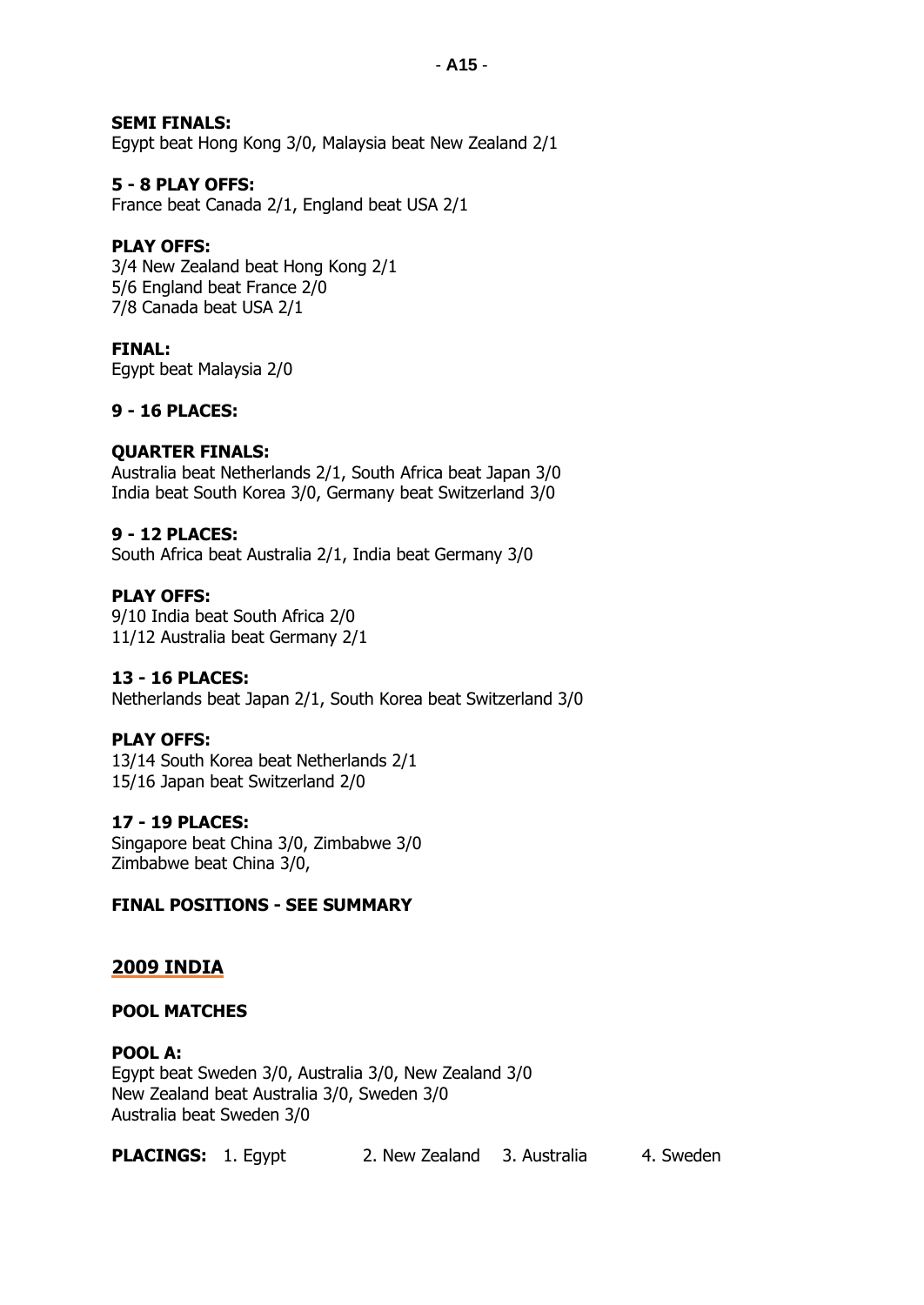| POOL B:<br>India beat Germany 3/0, France 3/0, England 3/0<br>England beat France 2/1, Germany 3/0<br>Germany beat France 2/1                             |                                                                                                                 |           |                          |  |  |  |  |  |  |
|-----------------------------------------------------------------------------------------------------------------------------------------------------------|-----------------------------------------------------------------------------------------------------------------|-----------|--------------------------|--|--|--|--|--|--|
|                                                                                                                                                           | <b>PLACINGS: 1. India</b><br>2. England<br>3. Germany 4. France                                                 |           |                          |  |  |  |  |  |  |
| <b>POOL C:</b><br>Hong Kong beat Netherlands 3/0, Denmark 3/0, Malaysia 3/0<br>Malaysia beat Denmark 3/0, Netherlands 3/0<br>Netherlands beat Denmark 2/1 |                                                                                                                 |           |                          |  |  |  |  |  |  |
|                                                                                                                                                           | <b>PLACINGS:</b> 1. Hong Kong 2. Malaysia 3. Netherlands 4. Denmark                                             |           |                          |  |  |  |  |  |  |
| POOL D:<br>South Africa beat Spain 3/0                                                                                                                    | USA beat South Africa 3/0, Spain 3/0, Canada 2/1<br>Canada beat Spain 3/0, South Africa 3/0                     |           |                          |  |  |  |  |  |  |
| <b>PLACINGS:</b> 1. USA                                                                                                                                   |                                                                                                                 | 2. Canada | 3. South Africa 4. Spain |  |  |  |  |  |  |
| $1 - 8$ PLACES:                                                                                                                                           |                                                                                                                 |           |                          |  |  |  |  |  |  |
| <b>QUARTER FINALS:</b>                                                                                                                                    | Egypt beat Malaysia 3/0, USA beat England 2/1<br>Hong Kong beat New Zealand 3/0, India beat Canada 2/1          |           |                          |  |  |  |  |  |  |
| <b>SEMI FINALS:</b>                                                                                                                                       | Egypt beat USA 2/1, Hong Kong beat India 2/1                                                                    |           |                          |  |  |  |  |  |  |
| $5 - 8$ PLACES:                                                                                                                                           | England beat Malaysia 2/1, Canada beat New Zealand 3/0                                                          |           |                          |  |  |  |  |  |  |
| <b>PLAY OFFS:</b><br>3/4 India beat USA 2/1<br>5/6 Canada beat England 2/0<br>7/8 Malaysia beat New Zealand 2/0                                           |                                                                                                                 |           |                          |  |  |  |  |  |  |
| <b>FINAL:</b><br>Egypt beat Hong Kong 2/0                                                                                                                 |                                                                                                                 |           |                          |  |  |  |  |  |  |
| <b>9 - 16 PLACES:</b>                                                                                                                                     |                                                                                                                 |           |                          |  |  |  |  |  |  |
| <b>QUARTER FINALS:</b>                                                                                                                                    | Australia beat Spain 3/0, France beat Netherlands 3/0<br>South Africa beat Sweden 3/0, Germany beat Denmark 3/0 |           |                          |  |  |  |  |  |  |

# **9 - 12 PLACES:**

France beat Australia 2/1, Germany beat South Africa 2/1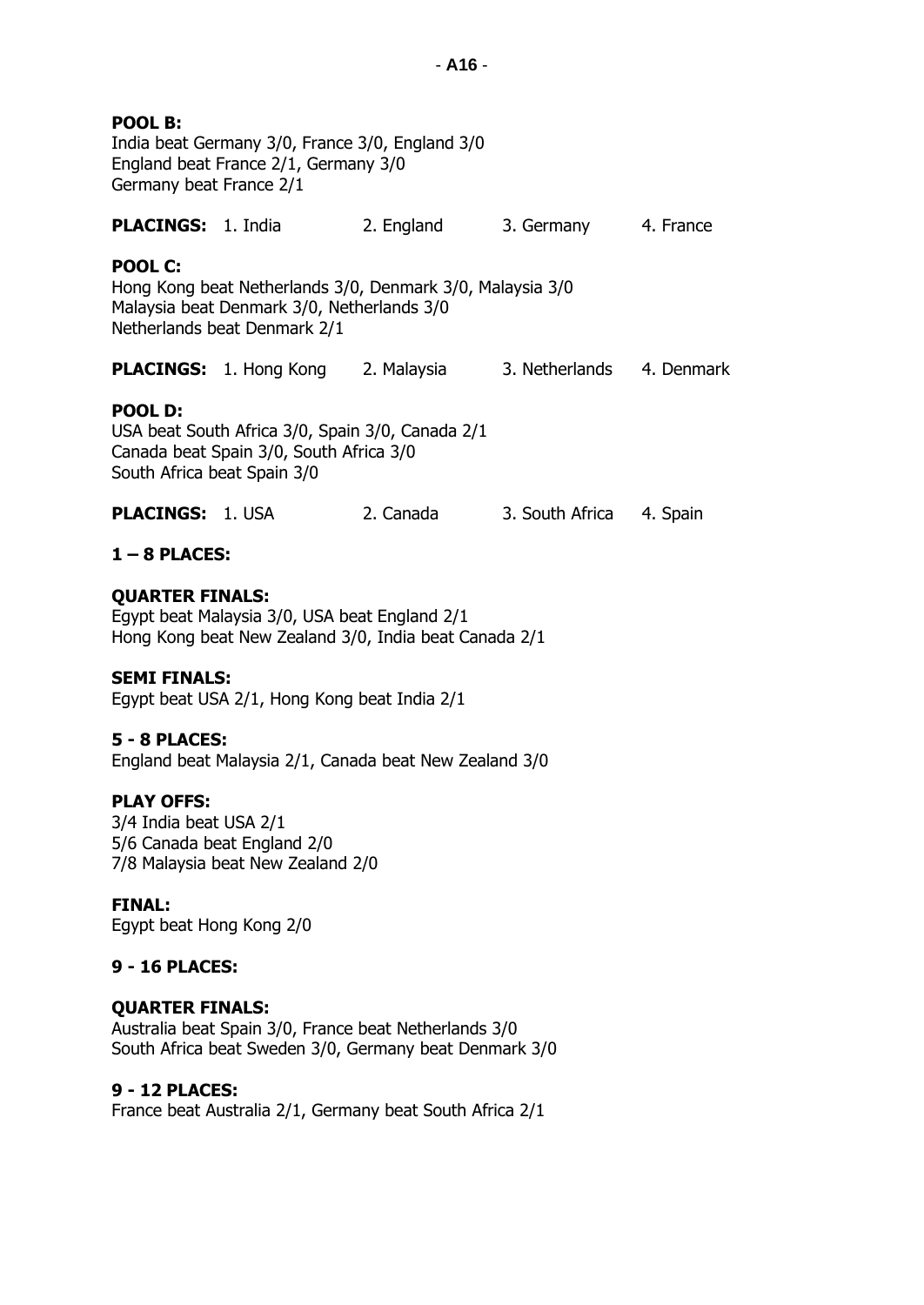### **PLAY OFFS:**

9/10 France beat Germany 2/0 11/12 Australia beat South Africa 2/0

### **13 - 16 PLACES:**

Netherlands beat Spain 3/0, Denmark beat Sweden 2/1

### **PLAY OFFS:**

13/14 Netherlands beat Denmark 2/0 15/16 Sweden beat Spain 2/1

### **FINAL POSITIONS - SEE SUMMARY**

### **2011 USA**

### **POOL MATCHES**

#### **POOL A:**

| Egypt beat New Zealand 3/0, Canada 3/0, South Africa 3/0<br>New Zealand beat South Africa 3/0, Canada 2/1<br>Canada beat South Africa 2/1              |                                                    |          |                           |                      |  |  |  |
|--------------------------------------------------------------------------------------------------------------------------------------------------------|----------------------------------------------------|----------|---------------------------|----------------------|--|--|--|
|                                                                                                                                                        | <b>PLACINGS:</b> 1. Egypt 2. New Zealand 3. Canada |          |                           | 4. South Africa      |  |  |  |
| POOL B:<br>USA beat Guyana 3/0, Wales 3/0, Australia 3/0<br>Wales beat Australia 3/0, Guyana 3/0<br>Australia beat Guyana 2/1                          |                                                    |          |                           |                      |  |  |  |
| <b>PLACINGS:</b> 1. USA                                                                                                                                |                                                    | 2. Wales | 3. Australia              | 4. Guyana            |  |  |  |
| <b>POOL C:</b><br>India beat France 3/0, Hong Kong, China 2/1, Ecuador 3/0<br>Hong Kong, China beat Ecuador 3/0, France 2/1<br>France beat Ecuador 3/0 |                                                    |          |                           |                      |  |  |  |
|                                                                                                                                                        | <b>PLACINGS:</b> 1. India 2. Hong Kong, China      |          |                           | 3. France 4. Ecuador |  |  |  |
| <b>POOL D:</b><br>Malaysia beat Germany 3/0, Netherlands 2/1, England 2/1<br>England beat Netherlands 3/0, Germany 2/1<br>Germany beat Netherlands 2/1 |                                                    |          |                           |                      |  |  |  |
|                                                                                                                                                        | <b>PLACINGS:</b> 1. Malaysia 2. England            |          | 3. Germany 4. Netherlands |                      |  |  |  |
| $1 - 8$ PLACES:                                                                                                                                        |                                                    |          |                           |                      |  |  |  |
| <b>OUARTER FINALS:</b>                                                                                                                                 |                                                    |          |                           |                      |  |  |  |

Egypt beat Wales 3/0, Hong Kong, China beat Malaysia 2/1 India beat England 2/0, USA beat New Zealand 2/1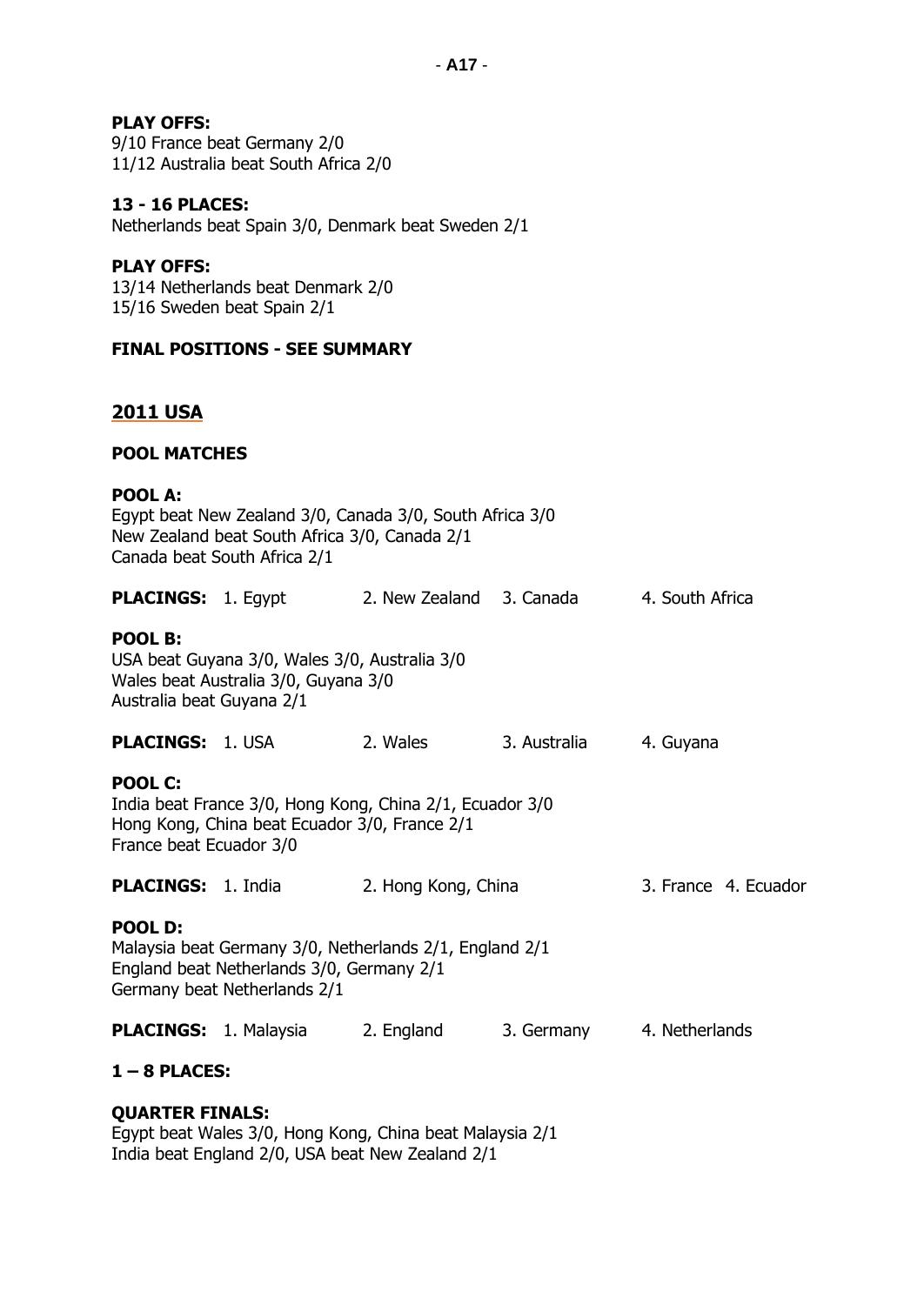### **SEMI FINALS:**

Egypt beat Hong Kong, China 2/0, USA beat India 2/1

### **5 – 8 PLACES:**

Malaysia beat Wales 2/1, England beat New Zealand 2/1

### **PLAY OFFS:**

3/4 Hong Kong, China beat India 2/1 5/6 England beat Malaysia 2/0 7/8 New Zealand beat Wales 2/0

### **FINAL:**

Egypt beat USA 2/1

### **9 – 16 PLACES:**

### **QUARTER FINALS**

Canada beat Guyana 3/0, France beat Netherlands 3/0 Germany beat Ecuador 3/0, Australia beat South Africa 2/0

### **9 - 12 PLACES**

Canada beat France 2/1, Australia beat Germany 2/1

#### **PLAY OFFS:**

9/10 Canada beat Australia 2/1 11/12 France beat Germany 2/0

#### **13 – 16 PLACES:**

Netherlands beat Guyana 3/0, South Africa beat Ecuador 3/0

#### **PLAY OFFS:**

13/14 South Africa beat Netherlands 2/0 15/16 Guyana beat Ecuador 2/0

#### **FINAL POSITIONS - SEE SUMMARY**

#### **2013 POLAND**

#### **POOL MATCHES**

### **POOL A:**

Egypt beat Australia 3/0, New Zealand 3/0, Poland 3/0 New Zealand beat Poland 3/0, Australia 2/1 Australia beat Poland 3/0

**PLACINGS:** 1. Egypt 2. New Zealand 3. Australia 4. Poland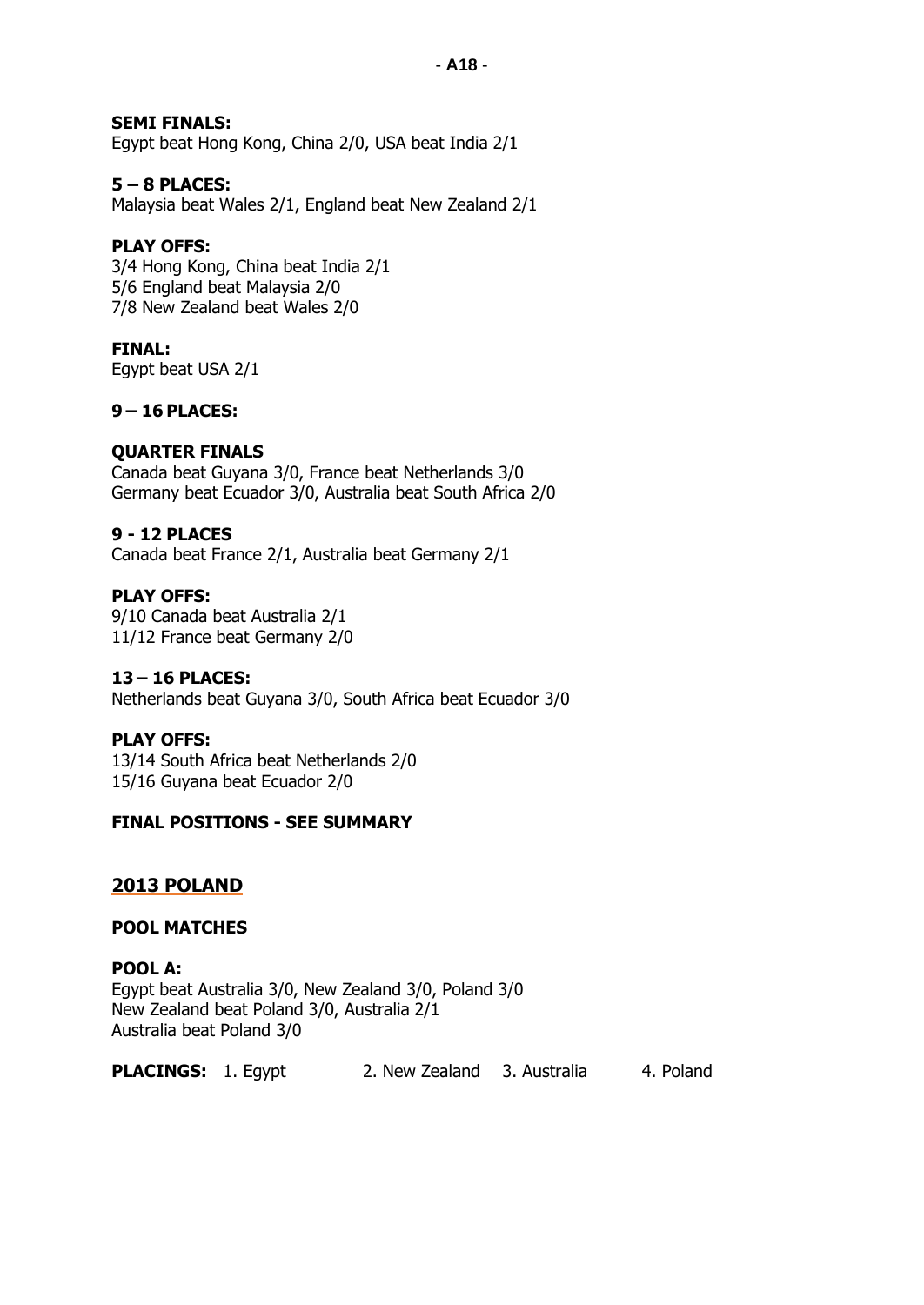| POOL B:<br>USA beat France 3/0, Canada 3/0, Czech Republic 3/0<br>Canada beat Czech Republic 3/0, France 3/0<br>France beat Czech Republic 3/0 |                                                                                                                                       |           |                          |                   |  |  |
|------------------------------------------------------------------------------------------------------------------------------------------------|---------------------------------------------------------------------------------------------------------------------------------------|-----------|--------------------------|-------------------|--|--|
| <b>PLACINGS:</b> 1. USA                                                                                                                        |                                                                                                                                       | 2. Canada | 3. France                | 4. Czech Republic |  |  |
| <b>POOL C:</b>                                                                                                                                 | England beat Japan 3/0, India 3/0, South Africa 3/0<br>India beat South Africa 3/0, Japan 3/0<br>South Africa beat Japan 2/1          |           |                          |                   |  |  |
|                                                                                                                                                | <b>PLACINGS:</b> 1. England                                                                                                           | 2. India  | 3. South Africa 4. Japan |                   |  |  |
| POOL D:                                                                                                                                        | Hong Kong, China beat Colombia 3/0, Malaysia 3/0, Germany 3/0<br>Malaysia beat Germany 3/0, Colombia 3/0<br>Germany beat Colombia 2/1 |           |                          |                   |  |  |
|                                                                                                                                                | <b>PLACINGS:</b> 1.Hong Kong, China 2. Malaysia                                                                                       |           | 3. Germany 4. Colombia   |                   |  |  |
| $1 - 8$ PLACES:                                                                                                                                |                                                                                                                                       |           |                          |                   |  |  |
| <b>QUARTER FINALS:</b>                                                                                                                         | Egypt beat Canada 3/0, Hong Kong, China beat India 3/0<br>England beat Malaysia 2/0, USA beat New Zealand 3/0                         |           |                          |                   |  |  |
| <b>SEMI FINALS:</b><br>Egypt beat Hong Kong, China 2/0, USA beat England 2/1<br>Egypt beat England 2/1, Pakistan beat India 3/0                |                                                                                                                                       |           |                          |                   |  |  |
| $5 - 8$ PLACES:<br>Canada beat India 2/1, Malaysia beat New Zealand 2/0                                                                        |                                                                                                                                       |           |                          |                   |  |  |
| <b>PLAY OFFS:</b><br>3/4 Hong Kong, China beat England 2/0<br>5/6 Canada beat Malaysia 2/0<br>7/8 India beat New Zealand 2/1                   |                                                                                                                                       |           |                          |                   |  |  |
| <b>FINAL:</b>                                                                                                                                  |                                                                                                                                       |           |                          |                   |  |  |

Egypt beat USA 2/0

### **9 – 16 PLACES:**

# **9 – 12 PLACES:**

Japan beat Australia 2/1, France beat Colombia 2/0

### **PLAY OFFS:**

9/10 Japan beat France 2/1 11/12 Australia beat Colombia 2/1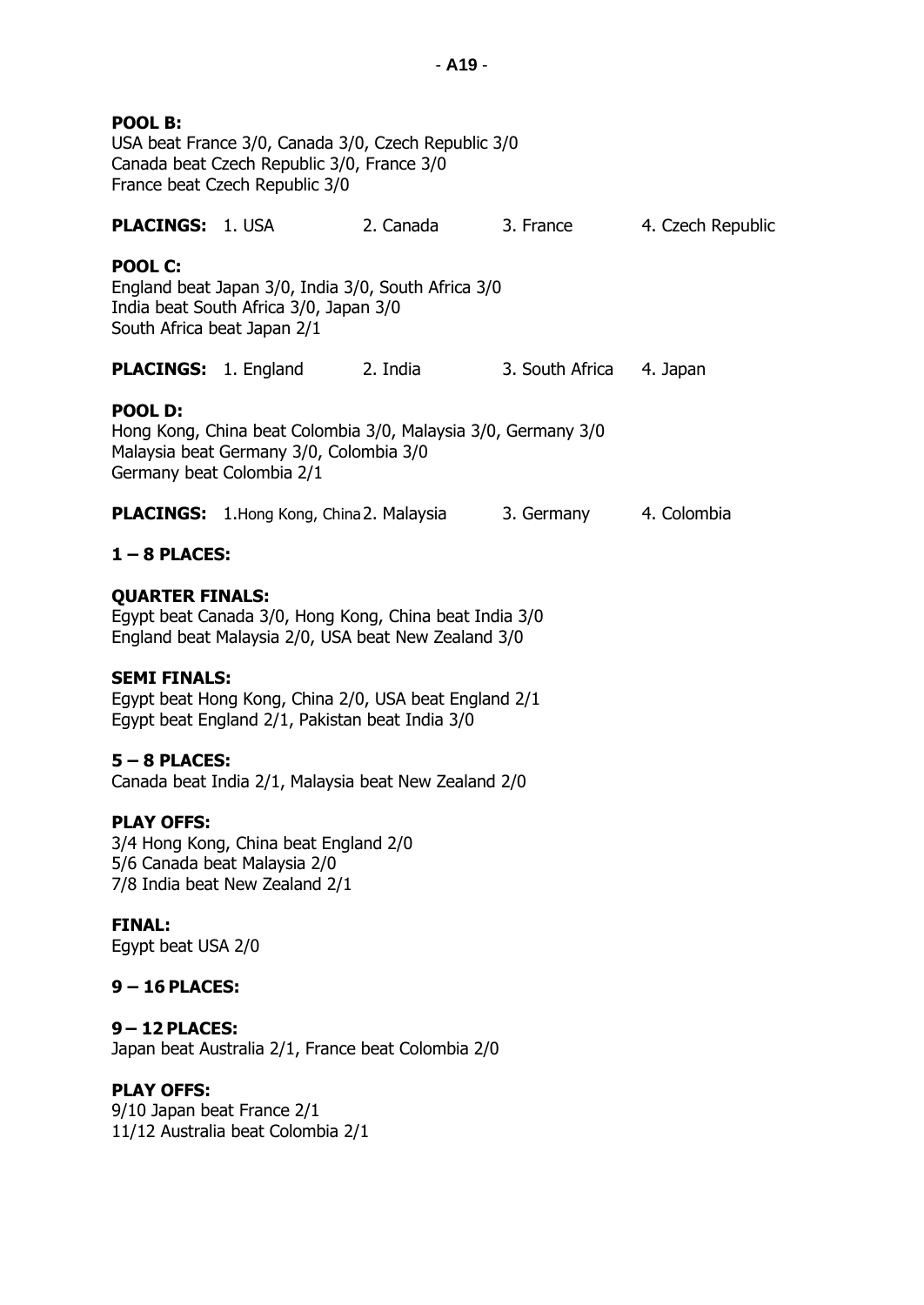#### **13 – 16 PLACES:**

Czech Republic beat Germany 3/0, South Africa beat Poland 3/0

### **PLAY OFFS:**

13/14 Czech Republic beat South Africa 2/1 15/16 Germany beat Poland 2/0

#### **FINAL POSITIONS - SEE SUMMARY**

### **2015 NETHERLANDS**

#### **POOL MATCHES**

#### **POOL A:**

Egypt beat Switzerland 3/0, South Africa 3/0, Canada 3/0 Canada beat South Africa 3/0, Switzerland 2/1 Switzerland beat South Africa 3/0

| <b>PLACINGS: 1. Egypt</b> | 2. Canada | 3. Switzerland | 4. South Africa |
|---------------------------|-----------|----------------|-----------------|
|                           |           |                |                 |

#### **POOL B:**

USA beat Australia 3/0, Finland 3/0, India 3/0 India beat Finland 3/0, Australia 2/1 Australia beat Finland 2/1

| <b>PLACINGS:</b> | 1. USA | 2. India | 3. Australia | 4. Finland |
|------------------|--------|----------|--------------|------------|
|------------------|--------|----------|--------------|------------|

#### **POOL C:**

England beat Belgium 3/0, France 3/0, Zimbabwe 3/0, New Zealand 3/0 New Zealand beat France 2/1, Zimbabwe 3/0, Belgium 2/1 France beat Belgium 2/1, Zimbabwe 3/0 Belgium beat Zimbabwe 3/0

| <b>PLACINGS: 1. England</b> |             | 2. New Zealand 3. France | 4. Belgium |
|-----------------------------|-------------|--------------------------|------------|
|                             | 5. Zimbabwe |                          |            |

#### **POOL D:**

Malaysia beat Germany 3/0, Guyana 3/0, Hong Kong, China 2/1, Netherlands 3/0 Hong Kong, China beat Netherlands 3/0, Germany 3/0, Guyana 3/0 Germany beat Netherlands 3/0, Guyana 3/0 Netherland beat Guyana 3/0

| <b>PLACINGS: 1. Malaysia</b> |           | 2. Hong Kong, China 3. Germany | 4. Netherlands |
|------------------------------|-----------|--------------------------------|----------------|
|                              | 5. Guyana |                                |                |

#### **1 – 8 PLACES:**

#### **QUARTER FINALS:**

Egypt beat India 2/0, Malaysia beat New Zealand 2/1 England beat Hong Kong, China 2/0, USA beat Canada 3/0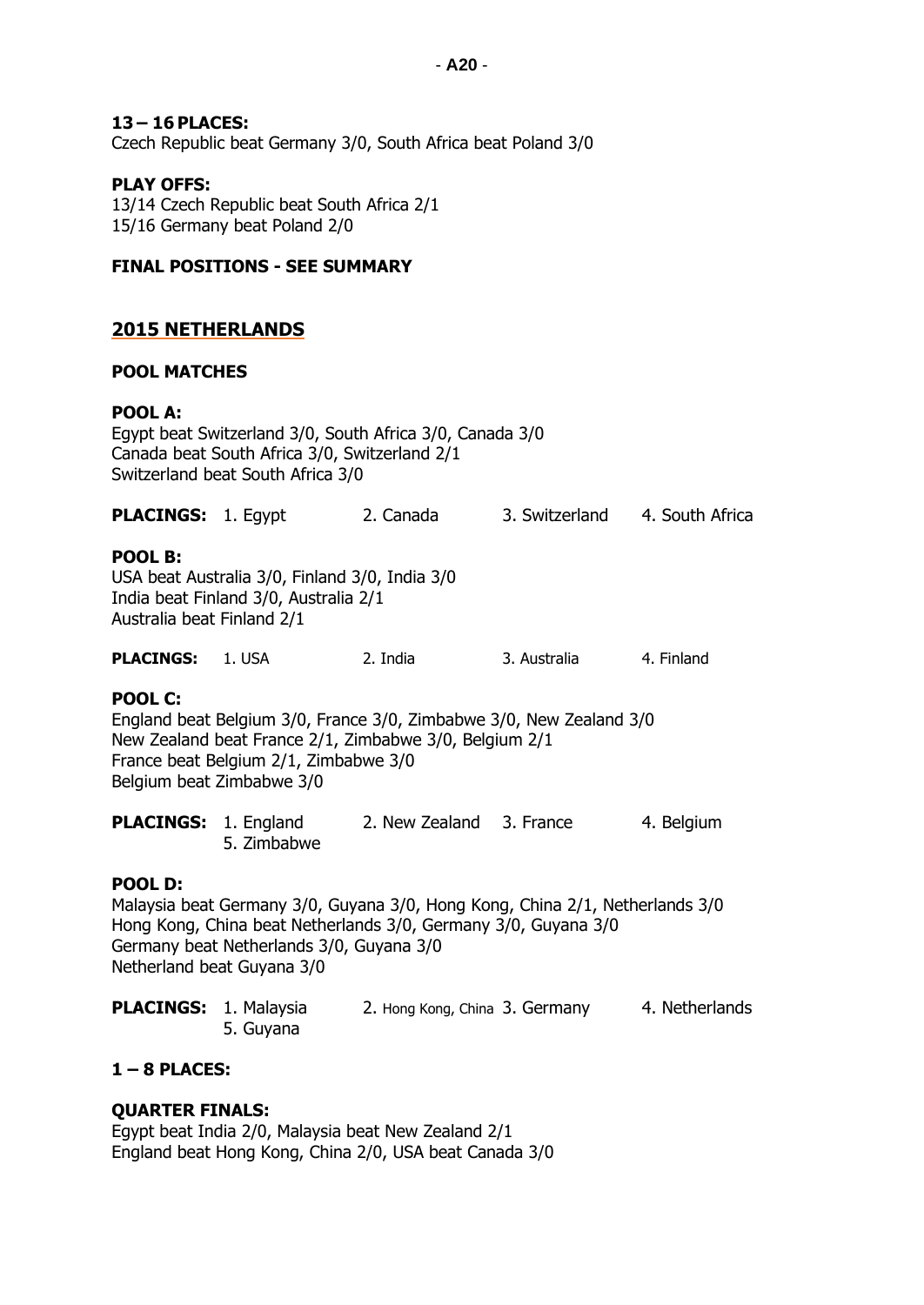### **SEMI FINALS:**

Egypt beat Malaysia 2/0, USA beat England 2/0

#### **5 – 8 PLACES:**

New Zealand beat India 2/1, Canada beat Hong Kong, China 2/1

#### **PLAY OFFS:**

5/6 Canada beat New Zealand 2/0 7/8 Hong Kong, China beat India 2/1

### **3 rd PLACE:**

England and Malaysia

#### **FINAL:**

Egypt beat USA 2/0

### **9 – 18 PLACES:**

### **9 – 12 PLACE PLAY OFFS:**

Switzerland beat Germany 3/0, Australia 2/1, France 3/0 Australia beat France 2/1, Germany 2/1 France beat Germany 3/0

**PLACINGS:** 9. Switzerland 10. Australia 11. France 12. Germany

#### **13 – 18 PLACES:**

South Africa beat Guyana 3/0, Finland beat Zimbabwe 3/0 Netherlands bye, Belgium bye

#### **13 – 16 PLACES:**

South Africa beat Netherlands 2/1, Finland beat Belgium 2/1

#### **PLAY OFFS:**

13/14 Finland beat South Africa 2/1 15/16 Belgium beat Netherlands 2/0 17/18 Guyana beat Zimbabwe 3/0

#### **FINAL POSITIONS - SEE SUMMARY**

#### **2017 NEW ZEALAND**

#### **POOL MATCHES**

**POOL A:** Egypt beat Australia 3/0, New Zealand 3/0 New Zealand beat Australia 2/1

**PLACINGS:** 1. Egypt 2. New Zealand 3. Australia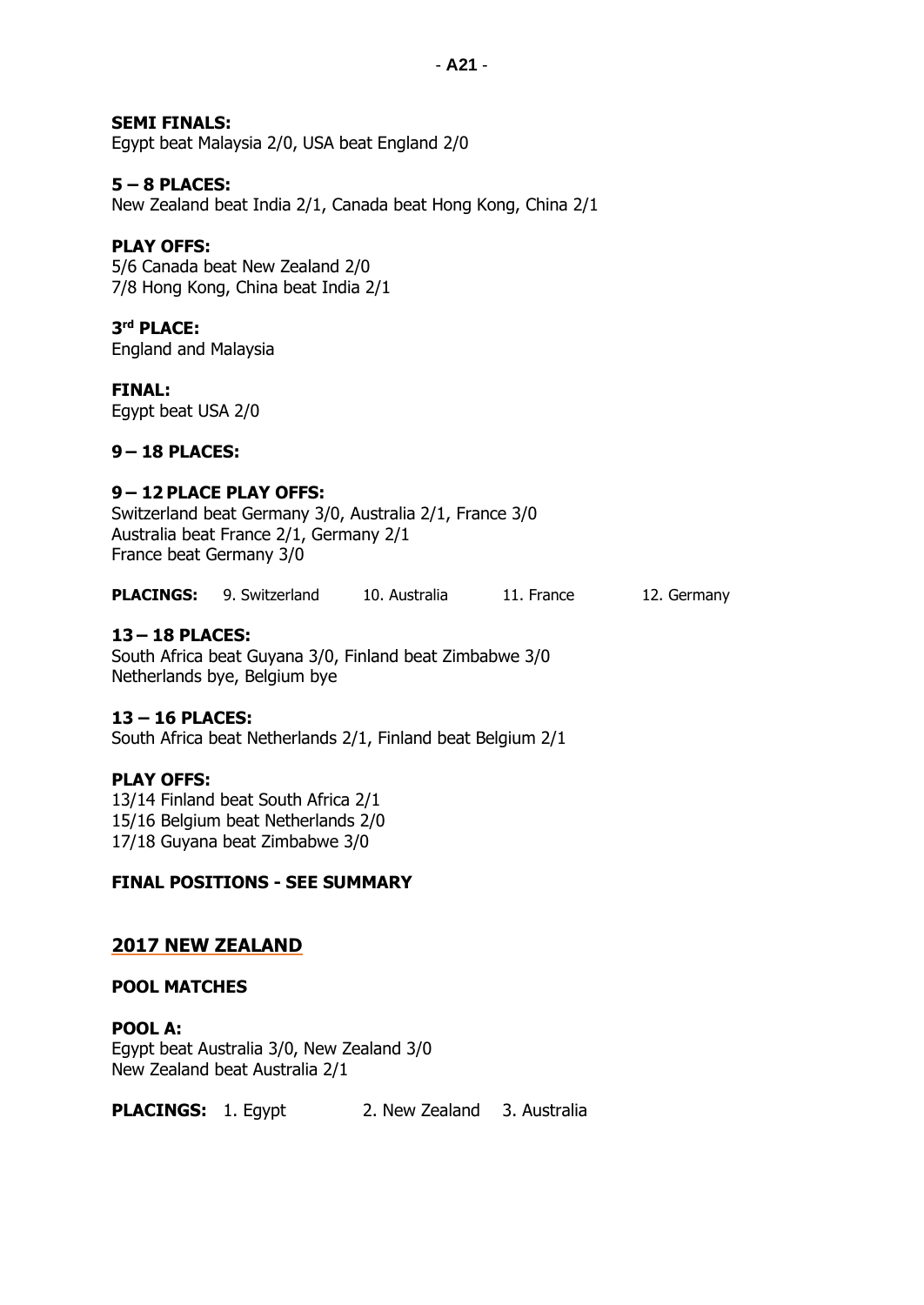**POOL B:**

Malaysia beat Germany 3/0, Canada 3/0 Germany beat Canada 2/1

**PLACINGS:** 1.Malaysia 2. Germany 3. Canada

### **POOL C:**

England beat France 3/0, India 3/0, South Africa 3/0 India beat South Africa 3/0, France 2/1 South Africa beat France 2/1

**PLACINGS:** 1. England 2. India 3. South Africa 4. France

### **POOL D:**

Hong Kong China beat Republic of Korea 3/0, USA 2/1, Ireland 3/0 USA beat Ireland 3/0, Republic of Korea 3/0 Republic of Korea beat Ireland 3/0

**PLACINGS:** 1. Hong Kong, China 2. USA 3. Republic of Korea 4. Ireland

### **1– 8 PLACES**

### **QUARTER FINALS:**

Egypt beat Germany 3/0, Hong Kong China beat India 2/1 England beat USA 2/1, Malaysia beat New Zealand 3/0

#### **SEMI FINALS:**

Egypt beat Hong Kong China 2/0, Malaysia beat England 2/0

### **5 – 8 PLACES:**

India beat Germany 2/0, USA beat New Zealand 2/0

### **PLAY OFFS:**

5/6 USA beat India 2/1 7/8 New Zealand beat Germany 2/0

**3 rd PLACE** England and Hong Kong China

**FINAL:** Egypt beat Malaysia 2/0

### **9 – 16 PLACES:**

Australia bye, South Africa beat Ireland 3/0 Republic of Korea beat France 2/1, Canada bye

#### **9 – 14 PLACES:**

Australia beat South Africa 2/1, Canada beat Republic of Korea 2/1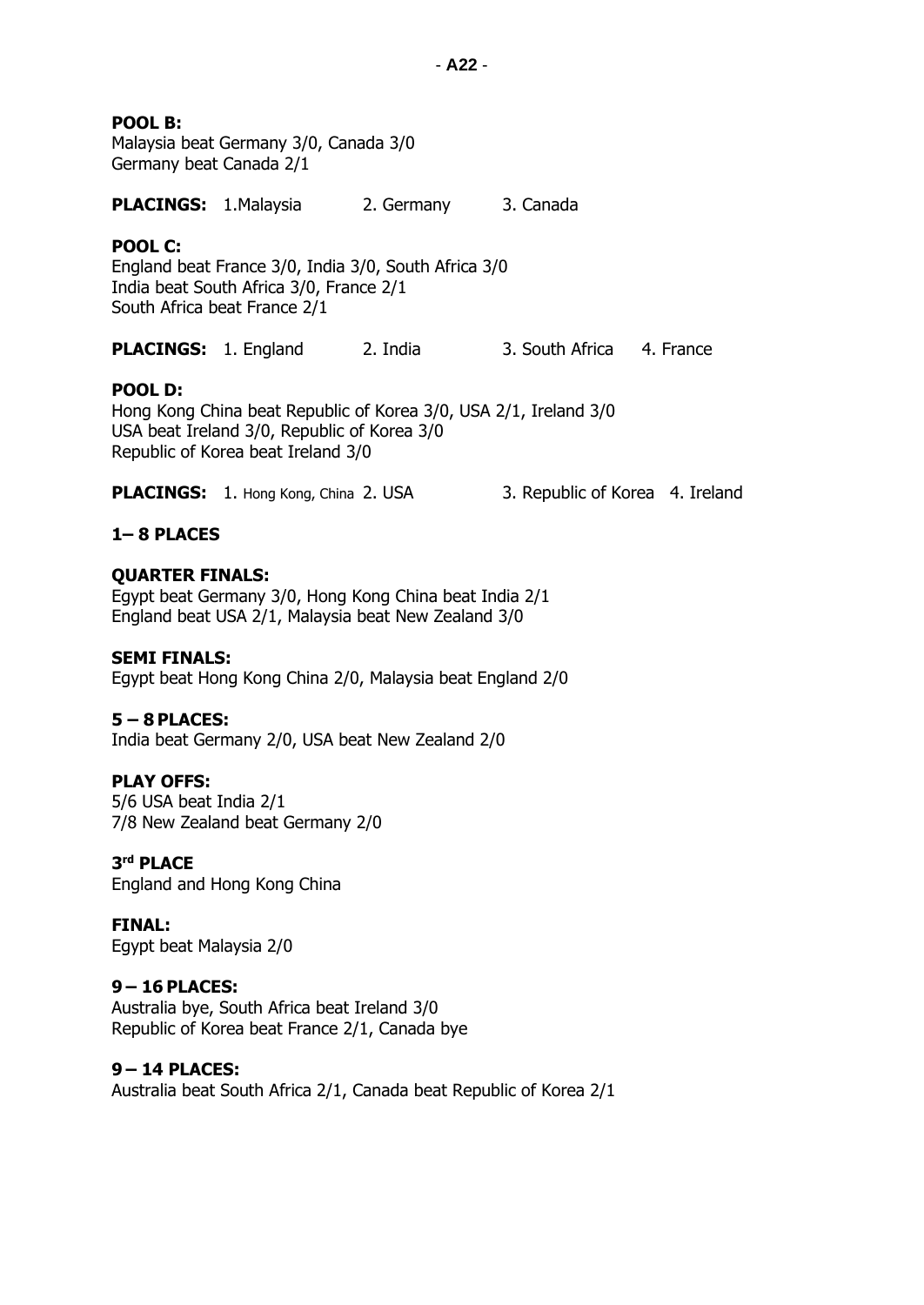### **PLAY OFFS:**

9/10 Canada beat Australia 3/0 11/12 South Africa beat Republic of Korea w/o 13/14 France beat Ireland 2/1

#### **FINAL POSITIONS - SEE SUMMARY**

### **2019 MALAYSIA**

#### **POOL MATCHES**

### **POOL A:**

Egypt beat Singapore 3/0, France 3/0, Switzerland 3/0 Switzerland beat France 2/1, Singapore 3/0 France beat Singapore 3/0

| <b>PLACINGS: 1. Egypt</b> |  | 2. Switzerland | 3. France | 4. Singapore |
|---------------------------|--|----------------|-----------|--------------|
|---------------------------|--|----------------|-----------|--------------|

#### **POOL B:**

Malaysia beat Japan 3/0, Australia 3/0, Canada 3/0 Australia beat Canada 3/0, Japan 2/1 Canada beat Japan 3/0

| <b>PLACINGS:</b><br>1. Malaysia<br>3. Canada<br>2. Australia | 4. Japan |
|--------------------------------------------------------------|----------|
|--------------------------------------------------------------|----------|

#### **POOL C:**

Hong Kong China beat New Zealand 3/0, Ireland 3/0, Chinese Taipei 3/0, India 3/0 India beat Chinese Taipei 3/0, Ireland 3/0, New Zealand 3/0 New Zealand beat Chinese Taipei 3/0, Ireland 3/0 Ireland beat Chinese Taipei 3/0

PLACINGS: 1. Hong Kong China 2. India 3. New Zealand 4. Ireland 5. Chinese Taipei

#### **POOL D:**

England beat Republic of Korea 3/0, South Africa 3/0, Sweden 3/0, USA 2/1 USA beat Sweden 3/0, South Africa 3/0, Republic of Korea 3/0, South Africa beat Sweden 2/1, Republic of Korea 3/0 Republic of Korea beat Sweden 2/1

| <b>PLACINGS: 1. England</b> |           | 2. USA | 3. South Africa | 4. Republic of Korea |
|-----------------------------|-----------|--------|-----------------|----------------------|
|                             | 5. Sweden |        |                 |                      |

#### **1– 8 PLACES**

#### **QUARTER FINALS:**

Egypt beat Australia 3/0, England beat India 3/0 Hong Kong China beat USA 3/0, Malaysia beat Switzerland 3/0

#### **SEMI FINALS:**

Egypt beat England 3/0, Malaysia beat Hong Kong China 2/0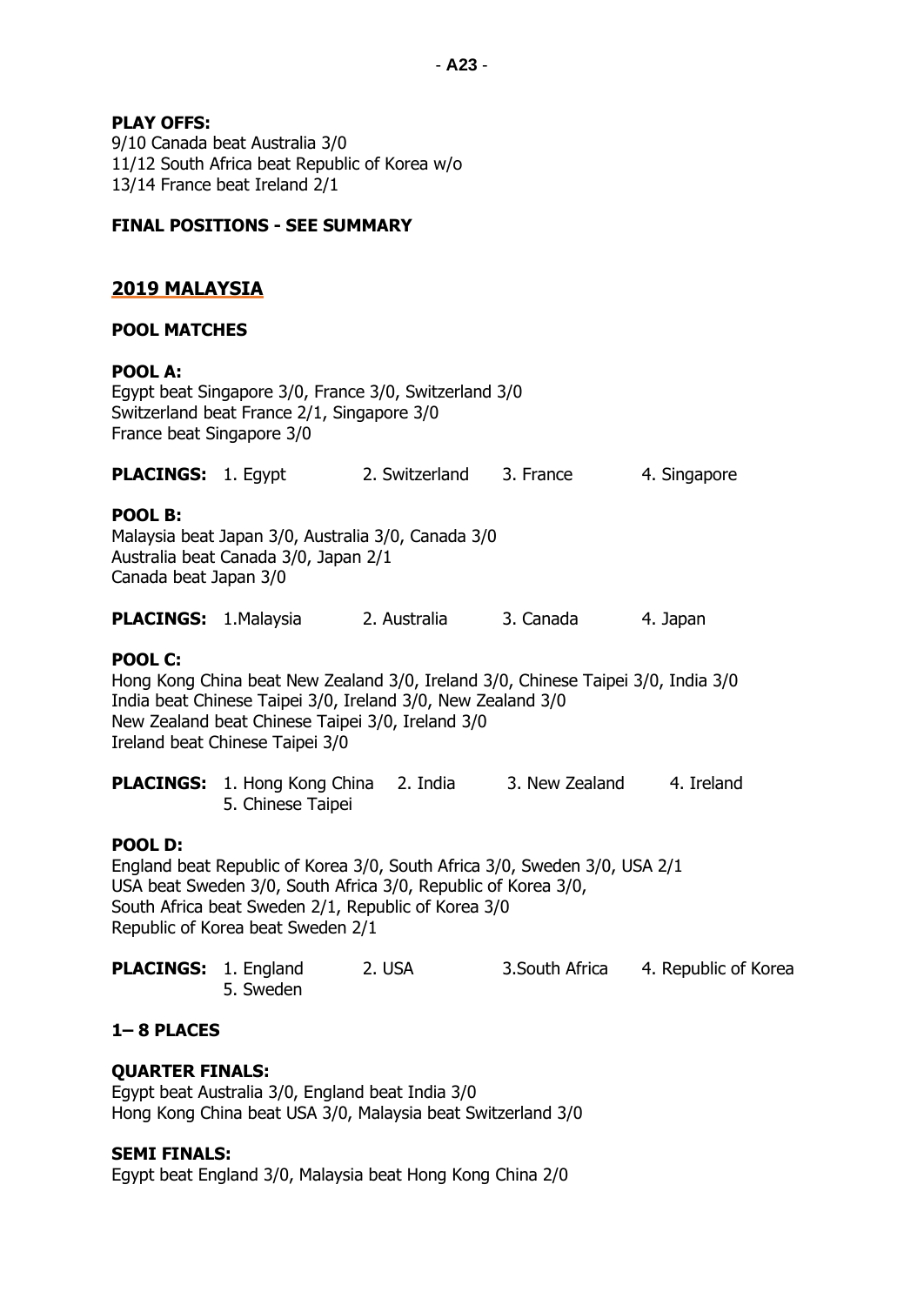### **5 – 8 PLACES:**

India beat Australia 2/0, USA beat Switzerland 3/0

### **PLAY OFFS:**

5/6 India beat USA 2/1 7/8 Switzerland beat Australia 2/0

### **3 rd PLACE**

England and Hong Kong China

### **FINAL:**

Egypt beat Malaysia 2/0

### **9 – 12 PLACES:**

Canada beat New Zealand 2/1, South Africa 3/0, France 2/1 New Zealand beat France 3/0, South Africa 2/0 South Africa beat France 2/1 Final Positions: 9. Canada 10. New Zealand 11. South Africa 12. France

### **13 – 18 PLACES:**

Sweden beat Singapore 3/0, Japan beat Chinese Taipei 3/0

### **13 – 16 PLACES:**

Sweden beat Ireland 2/1, Japan beat Republic of Korea 2/0

### **PLAY OFFS:**

13/14 Japan beat Sweden 2/0 15/16 Republic of Korea beat Ireland 2/1 17/18 Singapore beat Chinese Taipei 2/0

### **FINAL POSITIONS - SEE SUMMARY**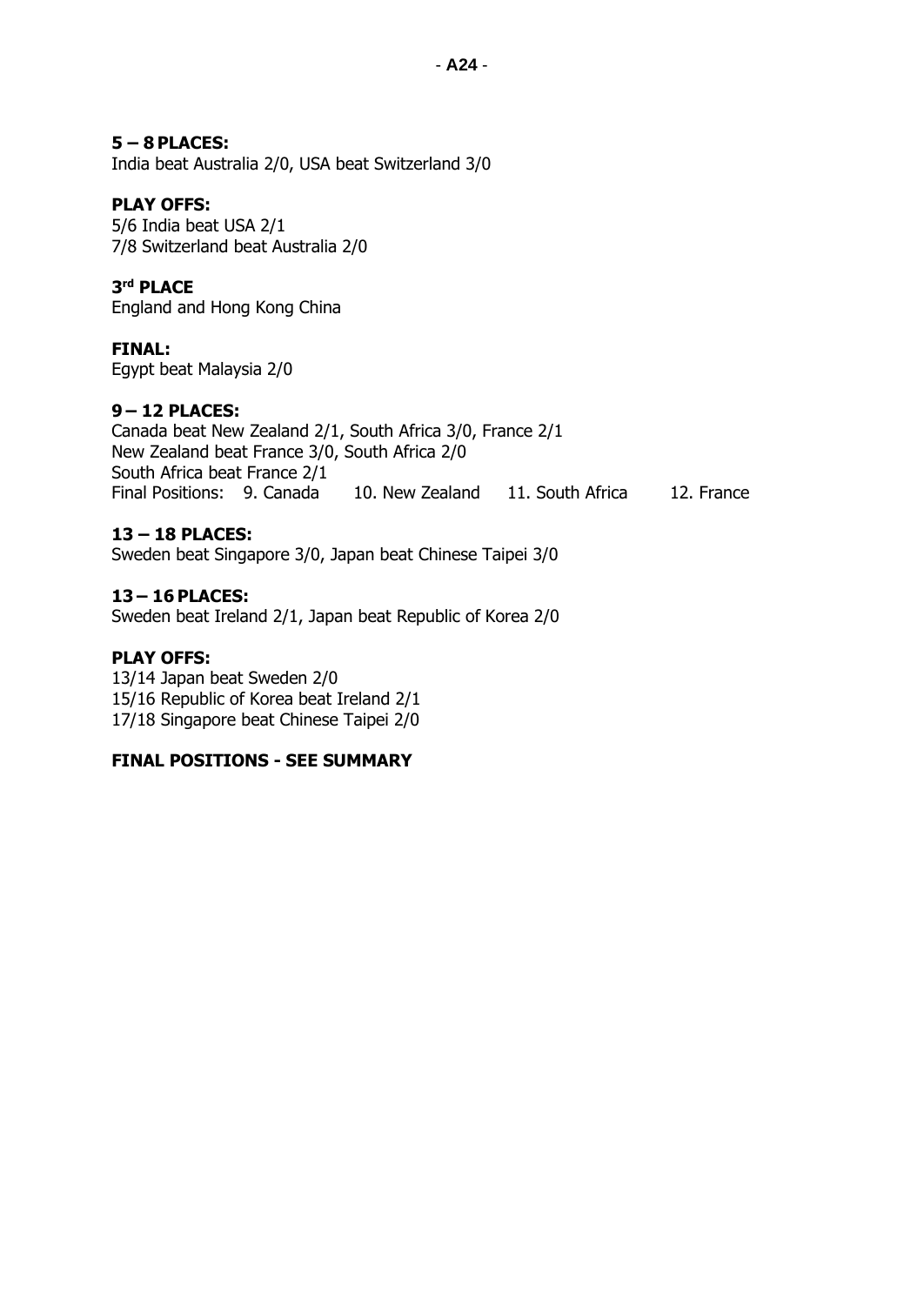# **3.SUMMARY OF WINNERS**

| <b>NATION</b>    | <b>YEARS</b> |      |      |      |      |      |      |      |
|------------------|--------------|------|------|------|------|------|------|------|
| <b>Australia</b> | 1985         | 1993 | 1995 |      |      |      |      |      |
| <b>Egypt</b>     | 1999         | 2003 | 2007 | 2009 | 2011 | 2013 | 2015 | 2017 |
|                  | 2019         |      |      |      |      |      |      |      |
| <b>England</b>   | 1987         | 1989 | 1991 | 1997 | 2001 |      |      |      |
| <b>Hong Kong</b> | 2005         |      |      |      |      |      |      |      |

# **4. SUMMARY OF RUNNERS UP**

| <b>NATION</b>      | <b>YEARS</b> |      |      |      |  |  |
|--------------------|--------------|------|------|------|--|--|
| <b>Australia</b>   | 1987         | 1989 | 1991 |      |  |  |
| <b>Egypt</b>       | 2005         |      |      |      |  |  |
| <b>England</b>     | 1985         | 1995 | 1999 | 2003 |  |  |
| <b>Hong Kong</b>   | 2009         |      |      |      |  |  |
| <b>Malaysia</b>    | 2001         | 2007 | 2017 | 2019 |  |  |
| <b>New Zealand</b> | 1993         | 1997 |      |      |  |  |
| <b>USA</b>         | 2011         | 2013 | 2015 |      |  |  |

# **5.FINAL POSITIONS**

|      |  | Australia |                | $2$ England         | New Zealand |
|------|--|-----------|----------------|---------------------|-------------|
| 1985 |  | Scotland  |                | 5 Canada            | 6   Wales   |
|      |  | Ireland   | 8 <sup>1</sup> | <b>West Germany</b> | 9 USA       |

|      |  | England             | 2 Australia |              | 3 New Zealand |
|------|--|---------------------|-------------|--------------|---------------|
| 1987 |  | 4   Canada          | 5 Scotland  |              | 6 Holland     |
|      |  | <b>West Germany</b> | 8 Ireland   | $\mathsf{q}$ | Sweden        |
|      |  | 10 Barbados         | $11$ USA    |              | Norway        |

|      |  | England       | ' Australia | <b>Nest Germany</b> |
|------|--|---------------|-------------|---------------------|
| 1989 |  | 4 New Zealand | 5 Canada    | Scotland            |
|      |  | Ireland       | 8 USA       |                     |

|      |      | England     | Australia |   | <b>West Germany</b> |
|------|------|-------------|-----------|---|---------------------|
|      |      | New Zealand | Scotland  |   | 6 Canada            |
| 1991 |      | Ireland     | 8 USA     | q | Malaysia            |
|      | 10 I | Norway      | Sweden    |   |                     |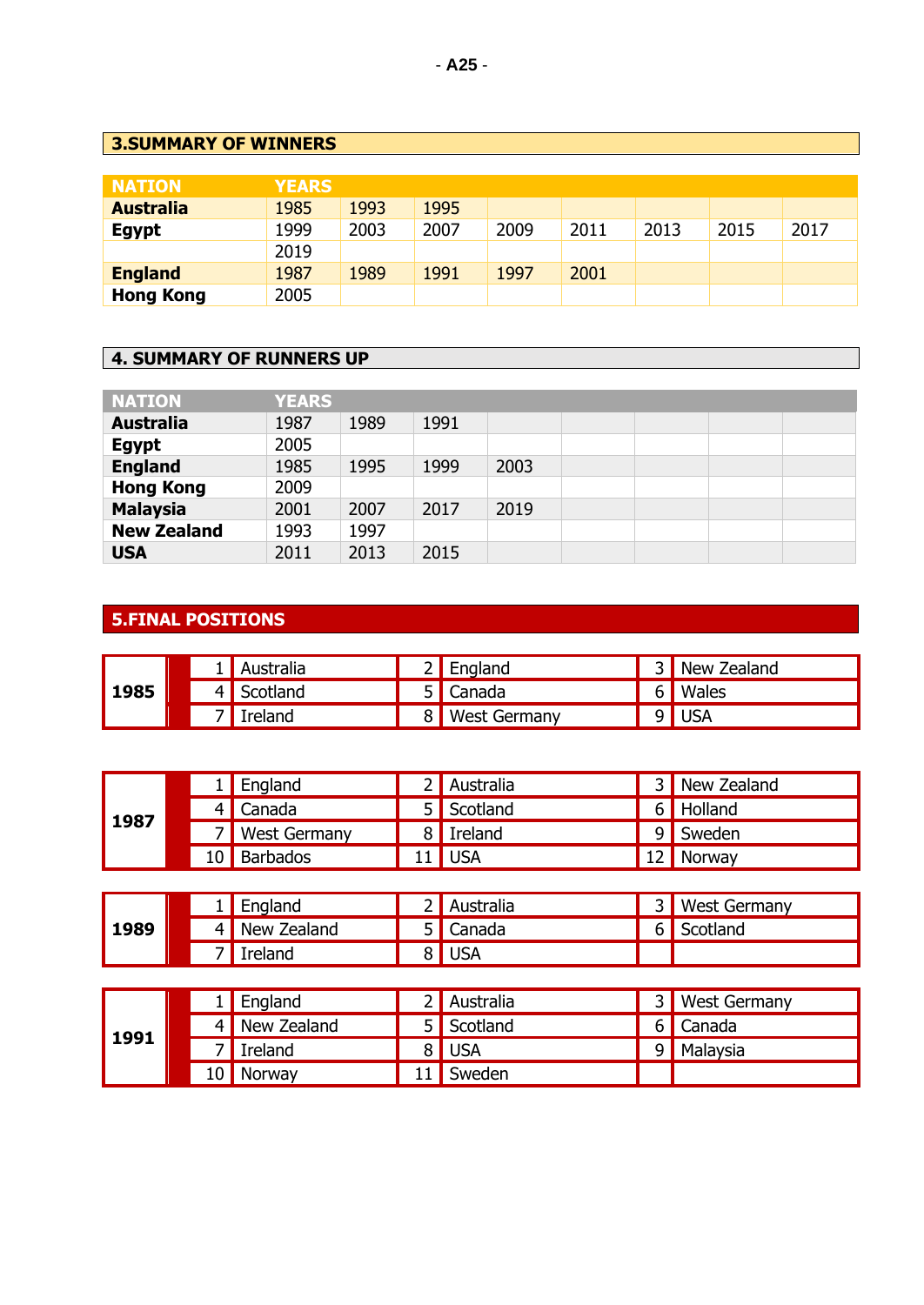|      |   | Australia |    | New Zealand |    | Egypt        |
|------|---|-----------|----|-------------|----|--------------|
|      | 4 | England   | 5  | Scotland    | 6  | South Africa |
| 1993 |   | Germany   | 8  | Canada      | 9  | Switzerland  |
|      |   | Ireland   | 11 | Malaysia    | 12 | Hong Kong    |
|      |   | $13$ USA  | 14 | Singapore   |    |              |
|      |   |           |    |             |    |              |
|      |   | Australia |    | England     |    | New Zealand  |
|      |   |           |    |             |    |              |

|      |  | 4 Germany | 5 Scotland   | 6 Ireland      |
|------|--|-----------|--------------|----------------|
| 1995 |  | $7$ Egypt | 8 USA        | 9 South Africa |
|      |  | 10 Canada | 11 Hong Kong | 12 Malaysia    |
|      |  | 13 Brazil |              |                |

|      |    |          | England     |    | New Zealand   | 3 l | Malaysia  |
|------|----|----------|-------------|----|---------------|-----|-----------|
|      |    |          | Belgium     | 5. | Canada        | 6 I | Egypt     |
| 1997 |    |          | Germany     | 8  | Spain         | 9   | Australia |
|      |    |          | 10 Scotland |    | South Africa  |     | France    |
|      |    | $13$ USA |             | 14 | Ireland       | 15  | Denmark   |
|      | L6 |          | Wales       |    | <b>Brazil</b> |     |           |

|      |    | Egypt       |   | $2$ England    | ا 3             | Malaysia     |
|------|----|-------------|---|----------------|-----------------|--------------|
|      |    | Australia   |   | 5 USA          | 6               | Germany      |
|      |    | Switzerland | 8 | Scotland       | 9               | South Africa |
| 1999 | 10 | Belgium     |   | 11   Canada    |                 | 12 Hong Kong |
|      |    | 13   France |   | 14 Ireland     | 15 <sub>1</sub> | Finland      |
|      |    | 16 Denmark  |   | 17 New Zealand | 18              | India        |
|      | 19 | Wales       |   |                |                 |              |

|      |                 | $1$ England    |    | Malaysia    |   | $3$ Egypt |
|------|-----------------|----------------|----|-------------|---|-----------|
|      |                 | USA            |    | Australia   |   | 6 Germany |
| 2001 |                 | New Zealand    | Ω  | India       | 9 | Canada    |
|      |                 | 10 Netherlands |    | Switzerland |   | Ireland   |
|      | 13 <sup>1</sup> | Hong Kong      | 14 | Singapore   |   |           |

|      |    | Egypt                  |    | Australia | 3.  | England     |
|------|----|------------------------|----|-----------|-----|-------------|
|      | 4  | $\vert$ India          | 5  | Malaysia  | 6   | Canada      |
| 2003 |    | Hong Kong              |    | 8 USA     | 9 I | New Zealand |
|      |    | 10 Spain               |    | Wales     | 12  | Scotland    |
|      | 13 | $\blacksquare$ Germany | 14 | Ireland   | 15  | Switzerland |
|      | l6 | Mexico                 |    |           |     |             |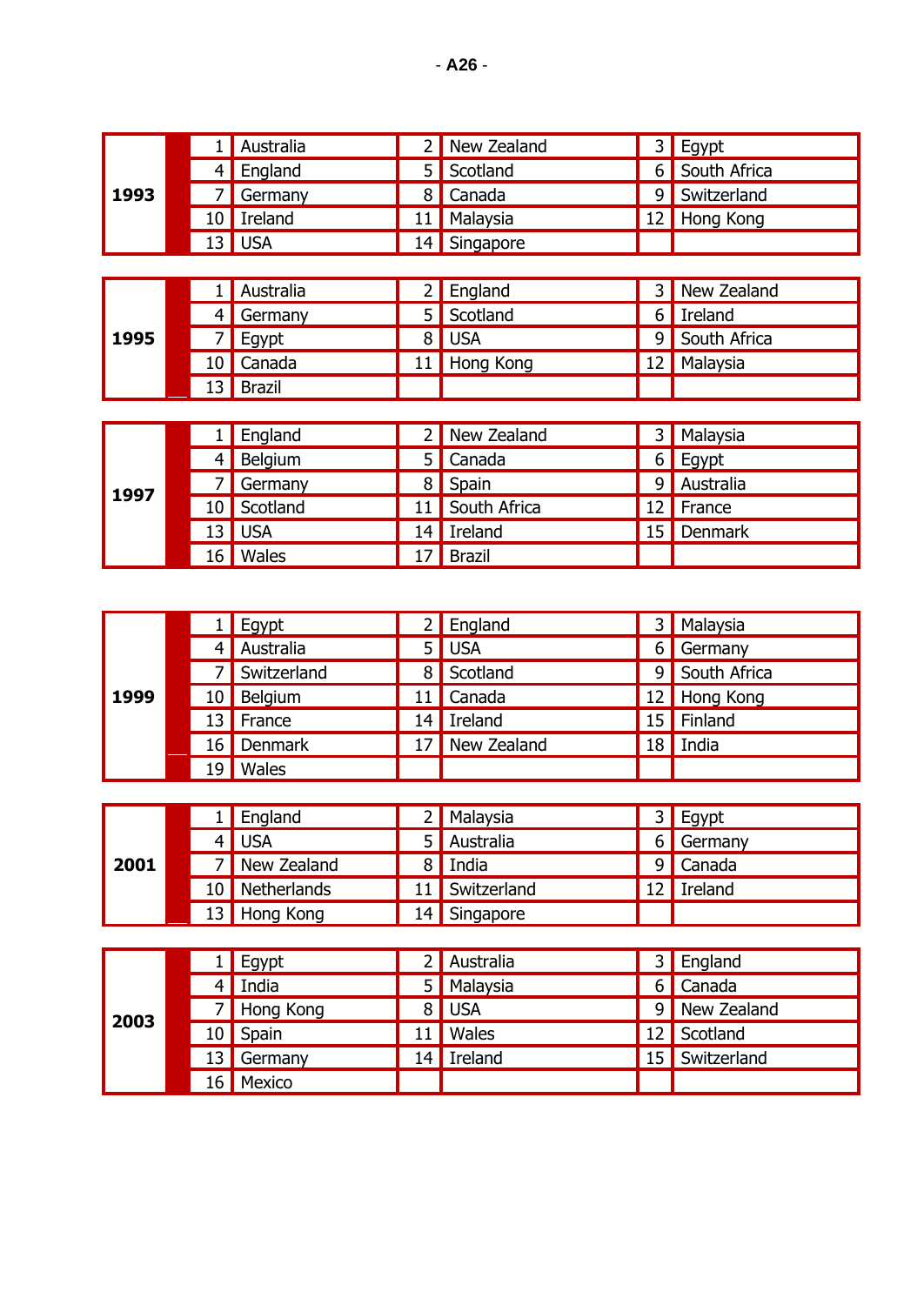|      | 1              | Hong Kong      | $\overline{2}$ | Egypt        | 3  | England            |
|------|----------------|----------------|----------------|--------------|----|--------------------|
|      | $\overline{4}$ | <b>USA</b>     | 5              | Malaysia     | 6  | Canada             |
|      | 7              | New Zealand    | 8              | Australia    | 9  | France             |
| 2005 | 10             | South Africa   | 11             | Wales        | 12 | Germany            |
|      | 13             | Netherlands    | 14             | Mexico       | 15 | Japan              |
|      | 16             | Scotland       | 17             | Belgium      | 18 | Switzerland        |
|      | 19             | Ireland        | 20             | Finland      |    |                    |
|      |                |                |                |              |    |                    |
|      | 1 <sub>1</sub> | Egypt          | 2              | Malaysia     | 3  | New Zealand        |
|      | 4              | Hong Kong      | 5              | England      | 6  | France             |
|      | 7              | Canada         | 8              | <b>USA</b>   | 9  | India              |
| 2007 | 10             | South Africa   | 11             | Australia    | 12 | Germany            |
|      | 13             | Korea          | 14             | Netherlands  | 15 | Japan              |
|      | 16             | Switzerland    | 17             | Singapore    | 18 | Zimbabwe           |
|      | 19             | China          |                |              |    |                    |
|      |                |                |                |              |    |                    |
|      | 1              | Egypt          | $\overline{2}$ | Hong Kong    | 3  | India              |
|      | 4              | <b>USA</b>     | 5              | Canada       | 6  | England            |
|      | 7              | Malaysia       | 8              | New Zealand  | 9  | France             |
| 2009 | 10             | Germany        | 11             | Australia    | 12 | South Africa       |
|      | 13             | Netherlands    | 14             | Denmark      | 15 | Sweden             |
|      | 16             | Spain          |                |              |    |                    |
|      |                |                |                |              |    |                    |
|      | 1              | Egypt          | $\overline{2}$ | <b>USA</b>   | 3  | Hong Kong          |
|      | $\overline{4}$ | India          | 5              | England      | 6  | Malaysia           |
| 2011 | 7              | New Zealand    | 8              | Wales        | 9  | Canada             |
|      | 10             | Australia      | 11             | France       | 12 | Germany            |
|      | 13             | South Africa   | 14             | Netherlands  | 15 | Guyana             |
|      |                | 16 Ecuador     |                |              |    |                    |
|      |                |                |                |              |    |                    |
|      | 1 <sub>1</sub> | Egypt          | 2              | USA          | 3  | Hong Kong          |
|      | 4              | England        | 5              | Canada       | 6  | Malaysia           |
| 2013 | 7              | India          | 8              | New Zealand  | 9  | Japan              |
|      | 10             | France         | 11             | Australia    | 12 | Colombia           |
|      | 13             | Czech Republic | 14             | South Africa | 15 | Germany            |
|      | 16             | Poland         |                |              |    |                    |
|      |                |                |                |              |    |                    |
|      | 1              | Egypt          | $\overline{2}$ | <b>USA</b>   | 3  | England & Malaysia |
|      | 5              | Canada         | 6              | New Zealand  | 7  | Hong Kong, China   |
|      | 8              | India          | 9              | Switzerland  | 10 | Australia          |
| 2015 | 11             | France         | 12             | Germany      | 13 | Finland            |
|      | 14             | South Africa   | 15             | Belgium      | 16 | Netherlands        |
|      | 17             | Guyana         |                | 18 Zimbabwe  |    |                    |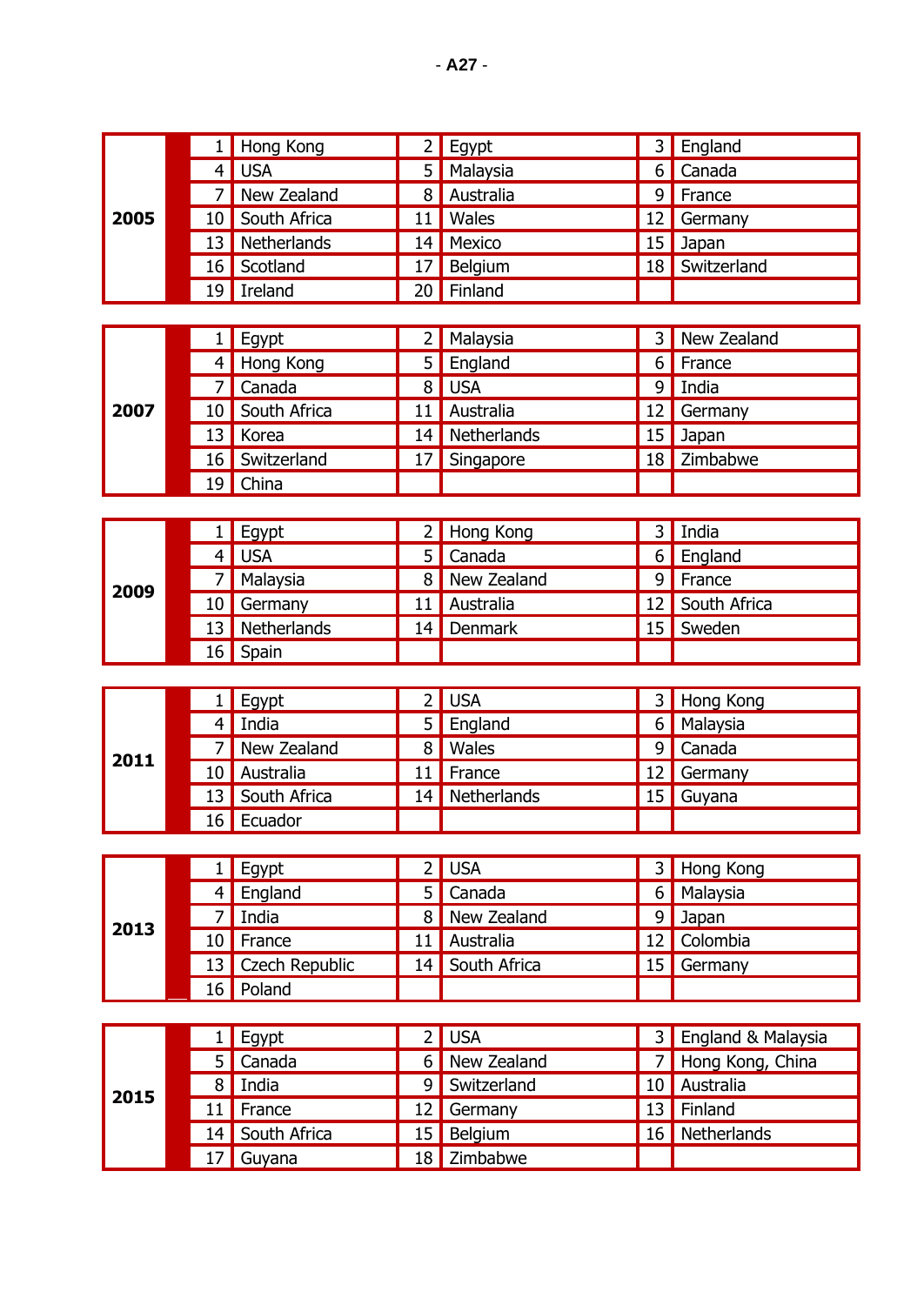|      |    | Egypt          |   | Malaysia | 3  | England &<br>Hong Kong, China |
|------|----|----------------|---|----------|----|-------------------------------|
|      |    | USA            |   | India    |    | New Zealand                   |
| 2017 |    | Germany        | 9 | Canada   |    | Australia                     |
|      | 11 | South Africa   |   | Korea    | '3 | France                        |
|      | 14 | <b>Ireland</b> |   |          |    |                               |

| 2019 |   | Egypt        |    | Malaysia       | 3  | England &<br>Hong Kong, China |
|------|---|--------------|----|----------------|----|-------------------------------|
|      |   | India<br>5 I |    | <b>USA</b>     |    | Switzerland                   |
|      | 8 | Australia    | 9  | Canada         | 10 | New Zealand                   |
|      |   | South Africa | 12 | France         | 13 | Japan                         |
|      |   | Sweden       | 15 | Korea          | 16 | Ireland                       |
|      |   | Singapore    | 18 | Chinese Taipei |    |                               |

# **6.SUMMARY OF VENUES**

| 1985           | 1987         | 1989            | 1991               |
|----------------|--------------|-----------------|--------------------|
| Dublin,        | Brighton,    | Hamilton,       | Bergen,            |
| <b>Ireland</b> | England      | New Zealand     | Norway             |
|                |              |                 |                    |
| 1993           | 1995         | 1997            | 1999               |
| Kuala Lumpur,  | Sydney,      | Rio de Janeiro, | Antwerp,           |
| Malaysia       | Australia    | <b>Brazil</b>   | Belgium            |
|                |              |                 |                    |
| 2001           | 2003         | 2005            | 2007               |
| Penang,        | Cairo,       | Herentals,      | Hong Kong,         |
| Malaysia       | Egypt        | Belgium         | China              |
|                |              |                 |                    |
| 2009           | 2011         | 2013            | 2015               |
| Chennai,       | Boston,      | Wroclaw,        | Eindhoven,         |
| India          | <b>USA</b>   | Poland          | <b>Netherlands</b> |
|                |              |                 |                    |
| 2017           | 2019         |                 |                    |
| Tauranga,      | Kuala Lumpur |                 |                    |
| New Zealand    | Malaysia     |                 |                    |

# **7.NUMBERS OF TEAMS PARTICIPATING**

| 1985     | 1987     | 1989     | 1991     | 1993     |
|----------|----------|----------|----------|----------|
| 9 Teams  | 14 Teams | 8 Teams  | 11 Teams | 14 Teams |
|          |          |          |          |          |
| 1995     | 1997     | 1999     | 2001     | 2003     |
| 13 Teams | 17 Teams | 19 Teams | 14 Teams | 16 Teams |
|          |          |          |          |          |
| 2005     | 2007     | 2009     | 2011     | 2013     |
| 20 Teams | 19 Teams | 16 Teams | 16 Teams | 16 Teams |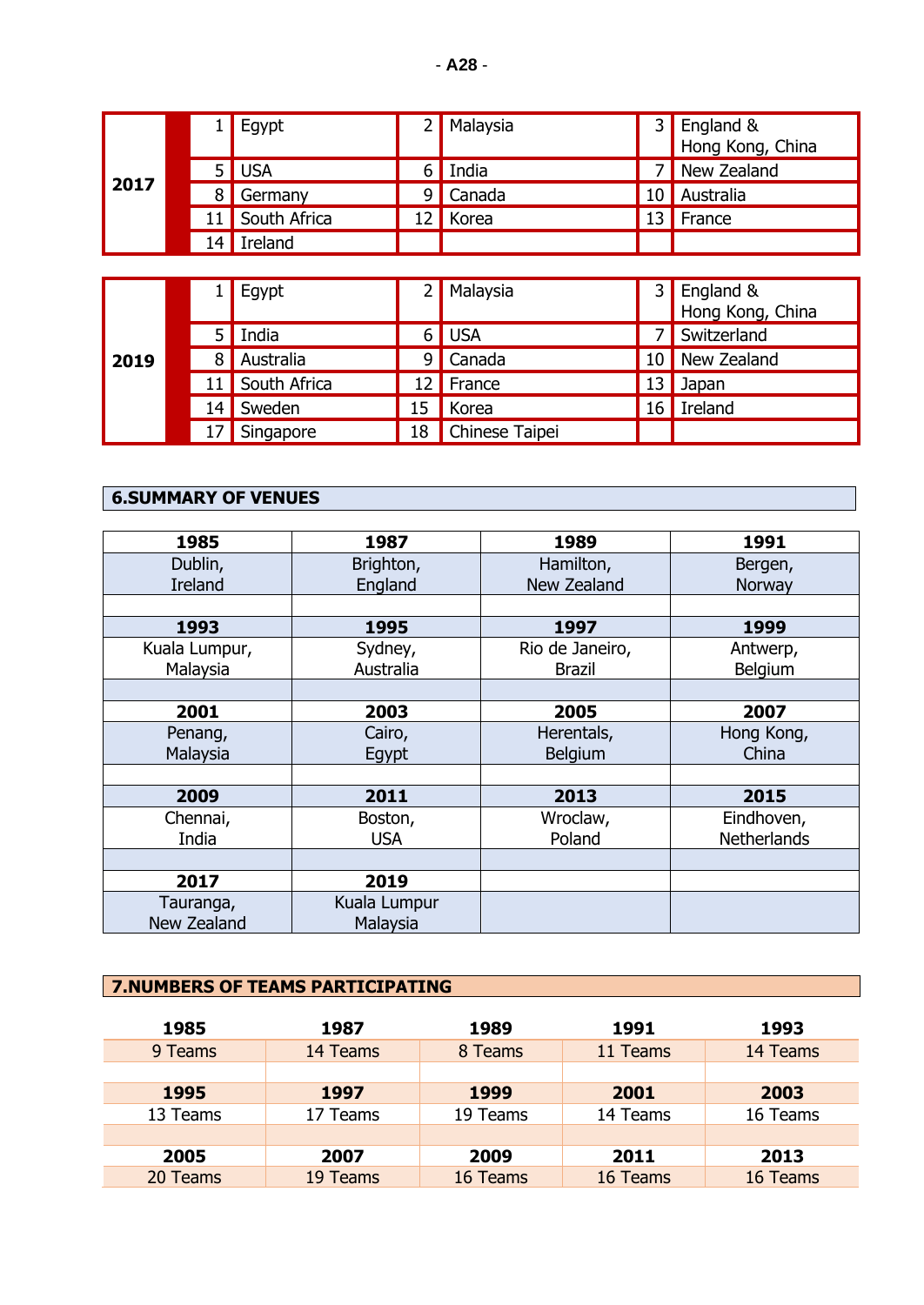| 2015     | 2017         | 2019        |  |
|----------|--------------|-------------|--|
| 18 Teams | Teams<br>ו∆י | Teams<br>18 |  |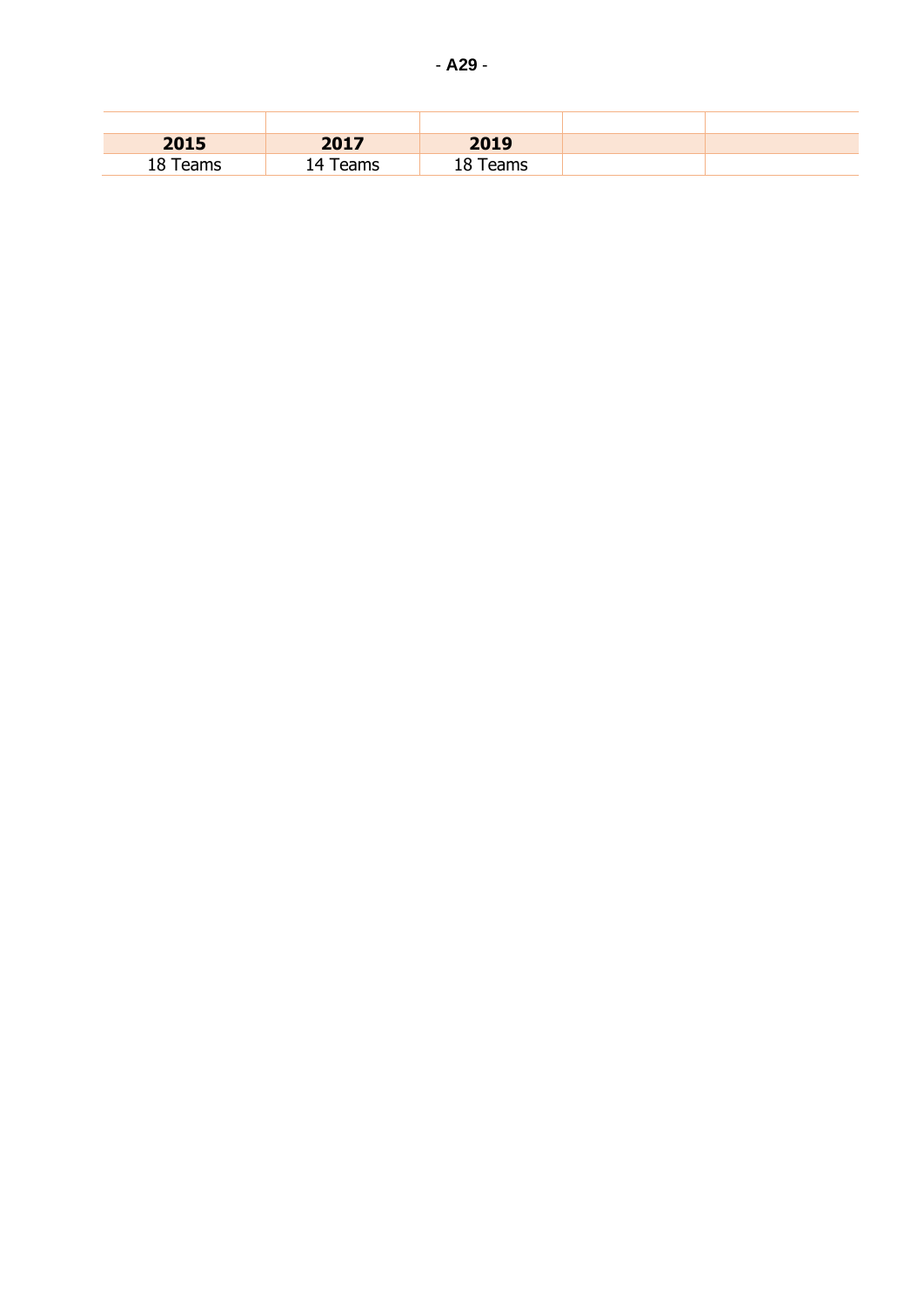# **8.NATIONS - YEARS OF PARTICIPATION**

| <b>Australia</b>        | 1985 | 1987 | 1989 | 1991 | 1993 | 1995 | 1997 | 1999 | 2001 |
|-------------------------|------|------|------|------|------|------|------|------|------|
|                         | 2003 | 2005 | 2007 | 2009 | 2011 | 2013 | 2015 | 2017 | 2019 |
| <b>Barbados</b>         | 1987 |      |      |      |      |      |      |      |      |
| <b>Belgium</b>          | 1997 | 1999 | 2005 | 2015 |      |      |      |      |      |
| <b>Brazil</b>           | 1995 | 1997 |      |      |      |      |      |      |      |
| <b>Canada</b>           | 1985 | 1987 | 1989 | 1991 | 1993 | 1995 | 1997 | 1999 | 2001 |
|                         | 2003 | 2005 | 2007 | 2009 | 2011 | 2013 | 2015 | 2017 | 2019 |
| <b>China</b>            | 2007 |      |      |      |      |      |      |      |      |
| <b>Chinese Taipei</b>   | 2019 |      |      |      |      |      |      |      |      |
| <b>Colombia</b>         | 2013 |      |      |      |      |      |      |      |      |
| <b>Czech Republic</b>   | 2013 |      |      |      |      |      |      |      |      |
| <b>Denmark</b>          | 1997 | 1999 | 2009 |      |      |      |      |      |      |
| <b>Ecuador</b>          | 2011 |      |      |      |      |      |      |      |      |
| <b>Egypt</b>            | 1993 | 1995 | 1997 | 1999 | 2001 | 2003 | 2005 | 2007 | 2009 |
|                         | 2011 | 2013 | 2015 | 2017 | 2019 |      |      |      |      |
| <b>England</b>          | 1985 | 1987 | 1989 | 1991 | 1993 | 1995 | 1997 | 1999 | 2001 |
|                         | 2003 | 2005 | 2007 | 2009 | 2011 | 2013 | 2015 | 2017 | 2019 |
| <b>Finland</b>          | 1999 | 2005 | 2015 |      |      |      |      |      |      |
| <b>France</b>           | 1997 | 1999 | 2005 | 2007 | 2009 | 2011 | 2013 | 2015 | 2017 |
|                         | 2019 |      |      |      |      |      |      |      |      |
| Germany (a)             | 1985 | 1987 | 1989 | 1991 | 1993 | 1995 | 1997 | 1999 | 2001 |
|                         | 2003 | 2005 | 2007 | 2009 | 2011 | 2013 | 2015 | 2017 |      |
| Guyana                  | 2011 | 2015 |      |      |      |      |      |      |      |
| <b>Hong Kong,</b>       | 1993 | 1995 | 1999 | 2001 | 2003 | 2005 | 2007 | 2009 | 2011 |
| China(b)                | 2013 | 2015 | 2017 | 2019 |      |      |      |      |      |
| <b>India</b>            | 1999 | 2001 | 2003 | 2007 | 2009 | 2011 | 2013 | 2015 | 2017 |
|                         | 2019 |      |      |      |      |      |      |      |      |
| <b>Ireland</b>          | 1985 | 1987 | 1989 | 1991 | 1993 | 1995 | 1997 | 1999 | 2001 |
|                         | 2003 | 2005 | 2017 | 2019 |      |      |      |      |      |
| <b>Japan</b>            | 2005 | 2007 | 2013 | 2019 |      |      |      |      |      |
| <b>Korea</b>            | 2007 | 2017 | 2019 |      |      |      |      |      |      |
| <b>Malaysia</b>         | 1991 | 1993 | 1995 | 1997 | 1999 | 2001 | 2003 | 2005 | 2007 |
|                         | 2009 | 2011 | 2013 | 2015 | 2017 | 2019 |      |      |      |
| <b>Mexico</b>           | 2003 | 2005 |      |      |      |      |      |      |      |
| <b>Netherlands</b>      | 1987 | 2001 | 2005 | 2007 | 2009 | 2011 | 2015 |      |      |
| <b>New Zealand</b>      | 1985 | 1987 | 1989 | 1991 | 1993 | 1995 | 1997 | 1999 | 2001 |
|                         | 2003 | 2005 | 2007 | 2009 | 2011 | 2013 | 2015 | 2017 | 2019 |
| <b>Norway</b>           | 1987 | 1991 |      |      |      |      |      |      |      |
| <b>Papua New Guinea</b> | 1987 |      |      |      |      |      |      |      |      |
| <b>Poland</b>           | 2013 |      |      |      |      |      |      |      |      |
| <b>Scotland</b>         | 1985 | 1987 | 1989 | 1991 | 1993 | 1995 | 1997 | 1999 | 2003 |
|                         | 2005 |      |      |      |      |      |      |      |      |